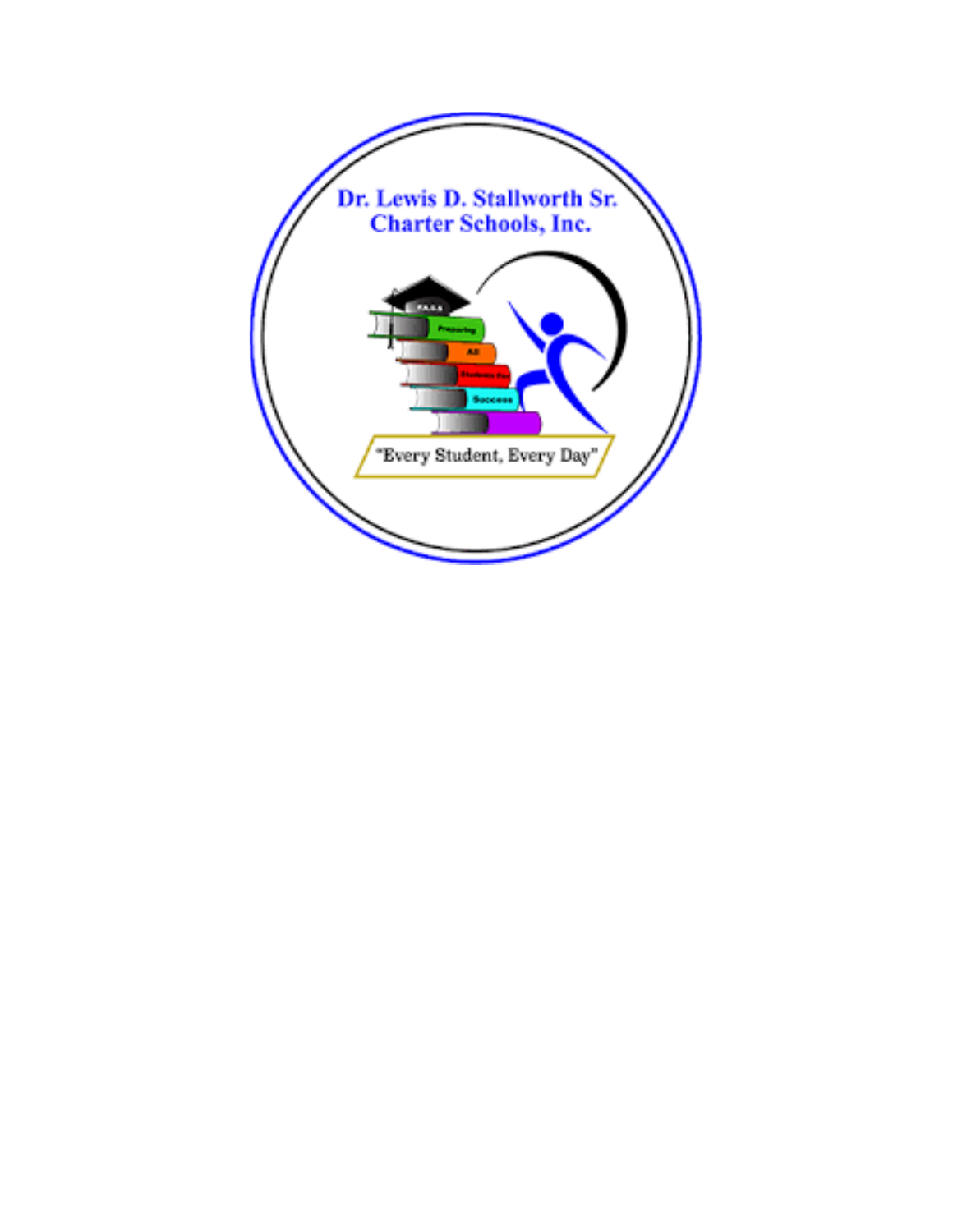# **School Accountability Report Card Reported Using Data from the 2018–19 School Year California Department of Education**

# *Dr. Lewis Dolphin Stallworth Charter Schools, Inc.*

**Address:** 1610 E. Main Street Stockton, CA 95205 **Phone: 209-948-4511 Principal:** Mrs. Alice Stallworth **Grade Span: K-8** 

By February 1 of each year, every school in California is required by state law to publish a School Accountability Report Card (SARC). The SARC contains information about the condition and performance of each California public school. Under the Local Control Funding Formula (LCFF) all local educational agencies (LEAs) are required to prepare a Local Control and Accountability Plan (LCAP), which describes how they intend to meet annual school-specific goals for all pupils, with specific activities to address state and local priorities. Additionally, data reported in an LCAP is to be consistent with data reported in the SARC.

- $\geq$  For more information about SARC requirements, see the California Department of Education (CDE) SARC web page at <https://www.cde.ca.gov/ta/ac/sa/>.
- $\geq$  For more information about the LCFF or LCAP, see the CDE LCFF web page at [https://www.cde.ca.gov/fg/aa/lc/.](https://www.cde.ca.gov/fg/aa/lc/)
- $\geq$  For additional information about the school, parents/guardians and community members should contact the school principal or the district office.

#### **DataQuest**

DataQuest is an online data tool located on the CDE DataQuest web page at <https://dq.cde.ca.gov/dataquest/> that contains additional information about this school and comparisons of the school to the district and the county. Specifically, DataQuest is a dynamic system that provides reports for accountability (e.g., test data, enrollment, high school graduates, dropouts, course enrollments, staffing, and data regarding English learners).

#### **Internet Access**

Internet access is available at public libraries and other locations that are publicly accessible (e.g., the California State Library). Access to the Internet at libraries and public locations is generally provided on a first-come, first-served basis. Other use restrictions may include the hours of operation, the length of time that a workstation may be used (depending on availability), the types of software programs available on a workstation, and the ability to print documents.

#### **Throughout this document the letters DPL refers to data provided by the LEA, and the letters DPC refers to data provided by the CDE.**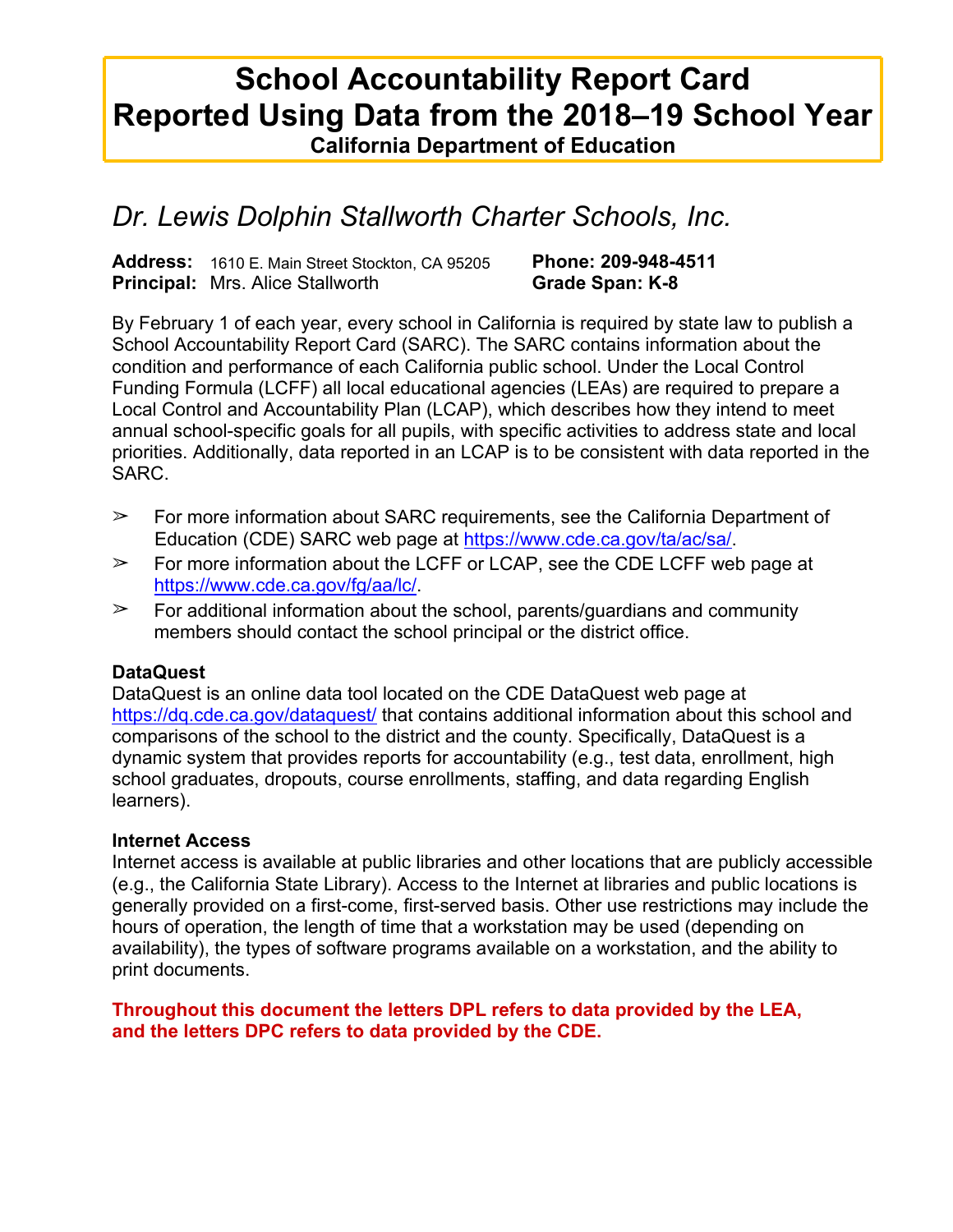# **About This School**

"Every Student, Every Day"

The late Dr. Lewis D. Stallworth, Sr. was an educator, psychologist, Bishop, father, and mentor to many who knew the importance of a good education. Dr. Stallworth's siblings were also educated citizens and many of them chose teaching as a profession in a K-12 setting and as university professors in Texas and Oklahoma City. This passion for academics inspired Dr. Stallworth to teach in Stockton Unified School District and found a school that was in operation for more than 30 years, serving both tuition- and sponsored students.

 As an educator, Dr. Stallworth found his niche and drew students from Stockton's socially and economically challenged Eastside to attend school under his slogan: "From Recreation to Education." He held Friday Night Basketball tournaments and hired coaches to host basketball camps in the school gymnasium. Before and after those events, he would personally talk to the young men about their progress in school and offer words of encouragement. Dr. Stallworth would often sponsor the young men's uniforms, transportation, food, and lodging for basketball tournaments. He would do whatever it took to get as many young men off the streets and into school as possible.

Extending W.E.B Dubois' vision beyond the "talented tenth", Dr. Stallworth saw a greater need in the community and was inspired to help even more students. After much research and consultation, he came to understand that he could help more students by creating a public charter school. Between November 2007 and April 2008, Dr. Stallworth worked to continue his dream of helping all students - boys and girls, advantaged or otherwise. Dr. Stallworth never saw his dream come to pass, but he had faith in the administrative staff he chose to lead his project. Dr. Stallworth passed on April 10, 2008 and the school's charter was approved by unanimous vote in June of 2008.

 Dr. Lewis Dolphin Stallworth Sr. Charter Schools, Inc. (Stallworth Charter) is focused on providing quality education to its surrounding community. The school serves Transitional Kindergarten through 8th grade. The school strives to meet the needs of the community in the midst of socio-economic challenges by providing a nurturing and supportive environment to the children of San Joaquin County.

#### **District Contact Information (School Year 2019–20)**

#### **School Contact Information (School Year 2019–20)**

| <b>Contact Information</b> |
|----------------------------|
|                            |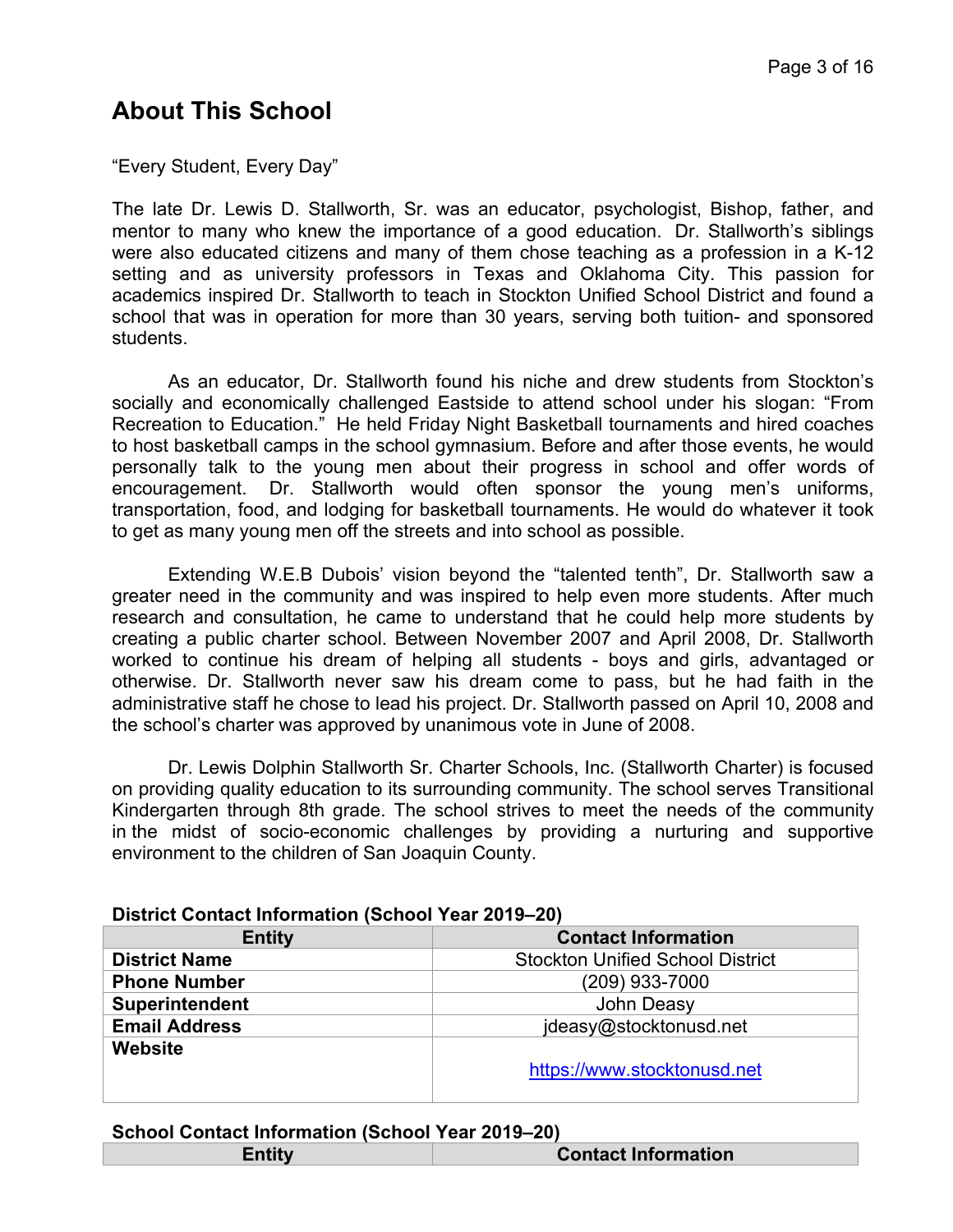| Dr. Lewis D. Stallworth Sr. Charter<br><b>School</b> |                                   |
|------------------------------------------------------|-----------------------------------|
| <b>Street</b>                                        | 1610 E Main Street                |
| City, State, Zip                                     | Stockton, CA 95205                |
| <b>Phone Number</b>                                  | (209) 948-4511                    |
| <b>Principal</b>                                     | Mrs. Alice Stallworth             |
| <b>Email Address</b>                                 | alice@stallworthcharter.org       |
| Website                                              | https://www.stallworthcharter.org |
| <b>County-District-School (CDS)</b><br>Code          | 39-68676-0117853                  |

#### **School Description and Mission Statement (School Year 2019–20)**

*Stallworth Charter's purpose is to foster unity, honor independence, and encourage a sense of purpose and belonging through the educational process in a way that benefits the community and family. The school's mission is to "Prepare All Students for Success, Every Student, Every Day (PASS), academically, socially, emotionally, and physically. Stallworth Charter's vision is to provide academic excellence for all students, every student, every day " Academic Excellence Is Our Ultimate goal" (AEIOU). It is our belief that all students can develop into competent, responsible, adaptive citizens, becoming lifelong learners capable of problem solving.*

*Stallworth Charter's vision and mission are based on the ever-changing needs of its population; therefore, our expected vision, mission, beliefs, and core values are communicated daily during our morning assembly called Eagle Mania. Eagle Mania is led by a new class each month and the class teaches a cheer to the rest of the school. This cheer is used to start each school day and is related to the school's vision and mission. Mighty Eagles are honored at Eagle Mania on Mondays for academic excellence, program completion, or meeting goals to reinforce the mission and vision.*

*Stallworth Charter's schoolwide learner outcomes are:* 

*1) all students can express thoughts using and comprehending academic vocabulary;* 

*2) all students will perform at grade level; and* 

*3) all students will be independent learners.* 

*Stallworth Charter's learner outcomes were developed during professional development workshops that analyzed what has worked and what has not, in order to increase students' overall performance annually, ensuring that each student meets or exceeds the state standards. Stallworth Charter's schoolwide learner outcomes are based on the needs of its population, therefore, our expected schoolwide learning goals of raising student assessment scores each year correlates with the school's mission of every student succeeding every day.*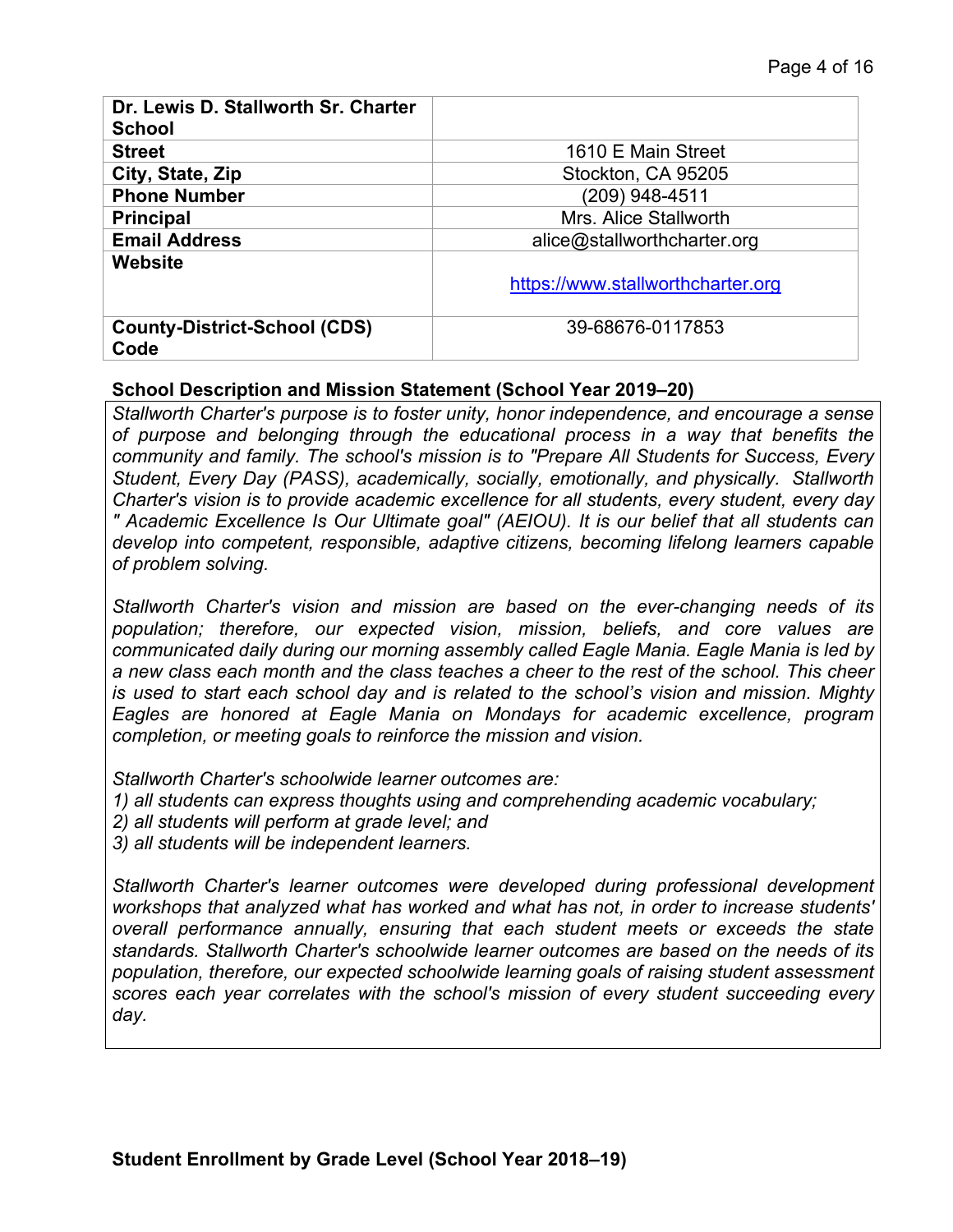| <b>Grade Level</b>         | <b>Number of Students</b> |
|----------------------------|---------------------------|
| Kindergarten               | 37                        |
| Grade 1                    | 41                        |
| Grade 2                    | 44                        |
| Grade 3                    | 26                        |
| Grade 4                    | 31                        |
| Grade 5                    | 24                        |
| Grade 6                    | 25                        |
| Grade 7                    | 22                        |
| Grade 8                    | 21                        |
| <b>Ungraded Elementary</b> | 0                         |
| Grade 9                    | 0                         |
| Grade 10                   | 0                         |
| Grade 11                   | 0                         |
| Grade 12                   | 0                         |
| <b>Ungraded Secondary</b>  | 0                         |
| <b>Total Enrollment</b>    | 271                       |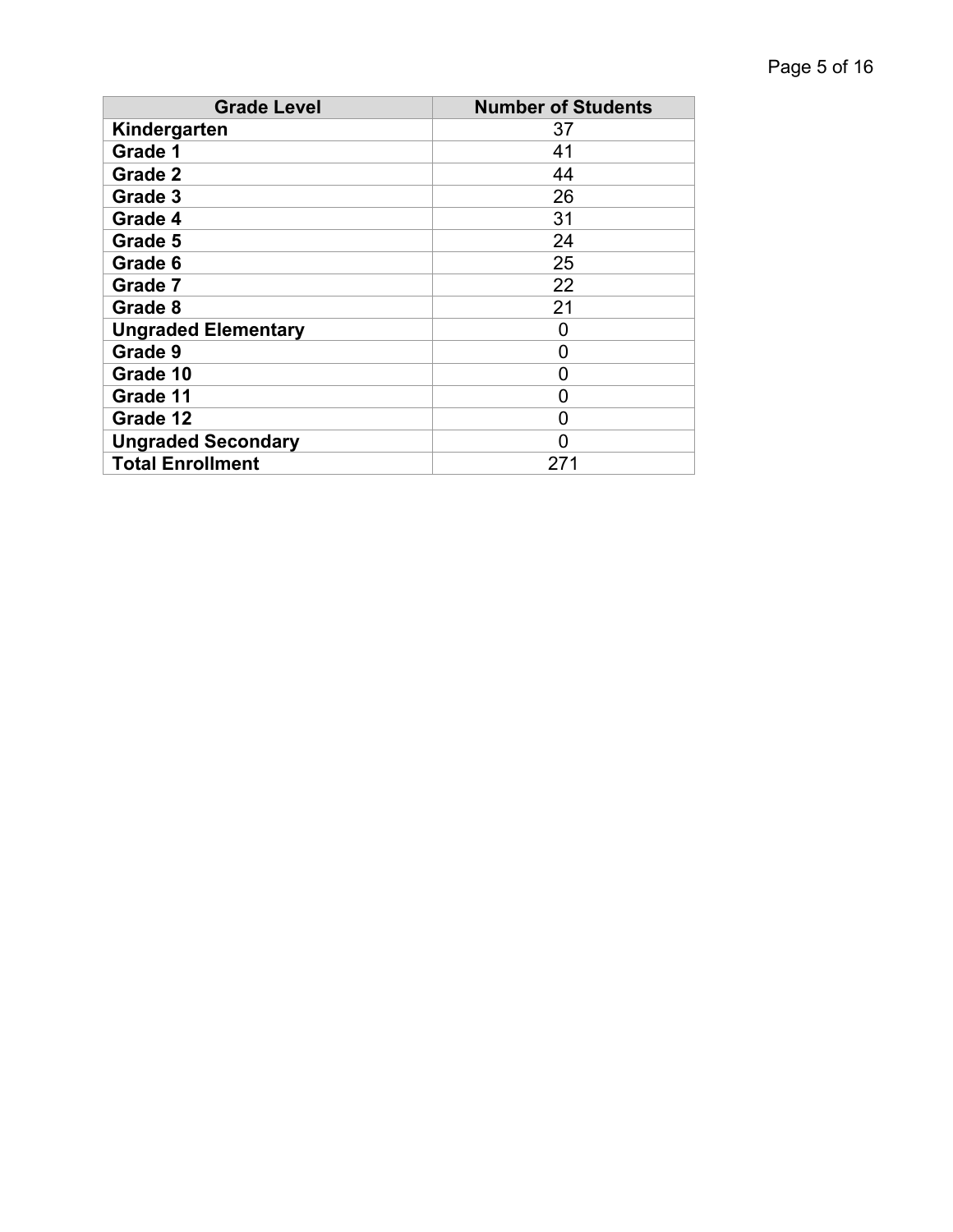| <u>UNUSIIL LIIIUIIIIEIIL DY UNUSIIL UIUUP (UUIIUUI TEAL ZUTUTTU)</u> |  |  |  |  |
|----------------------------------------------------------------------|--|--|--|--|
| <b>Percent of</b>                                                    |  |  |  |  |
| <b>Total Enrollment</b>                                              |  |  |  |  |
| 26.6%                                                                |  |  |  |  |
| 4.9%                                                                 |  |  |  |  |
| 0.4%                                                                 |  |  |  |  |
| 0.4%                                                                 |  |  |  |  |
| 55.8%                                                                |  |  |  |  |
| 1.5%                                                                 |  |  |  |  |
| 1.9%                                                                 |  |  |  |  |
| $0\%$                                                                |  |  |  |  |
| 100%                                                                 |  |  |  |  |
| 35.6%                                                                |  |  |  |  |
| 4.5%                                                                 |  |  |  |  |
| 2.2%                                                                 |  |  |  |  |
| 3.4%                                                                 |  |  |  |  |
|                                                                      |  |  |  |  |

#### **Student Enrollment by Student Group (School Year 2018–19)**

# *A.***Conditions of Learning**

## **State Priority: Basic**

The SARC provides the following information relevant to the State priority: Basic (Priority 1):

- Degree to which teachers are appropriately assigned and fully credentialed in the subject area and for the pupils they are teaching;
- Pupils have access to standards-aligned instructional materials; and
- School facilities are maintained in good repair

#### **Teacher Credentials**

| <b>Teachers</b>                         | <b>School</b><br>$2017 - 18$ | <b>School</b><br>$2018 - 19$ | <b>School</b><br>$2019 - 20$ | <b>District</b><br>$2019 - 20$ |
|-----------------------------------------|------------------------------|------------------------------|------------------------------|--------------------------------|
| <b>With Full Credential</b>             |                              |                              |                              |                                |
| <b>Without Full Credential</b>          |                              | 14                           | 10                           |                                |
| <b>Teaching Outside Subject Area of</b> |                              |                              |                              |                                |
| Competence (with full credential)       |                              |                              |                              |                                |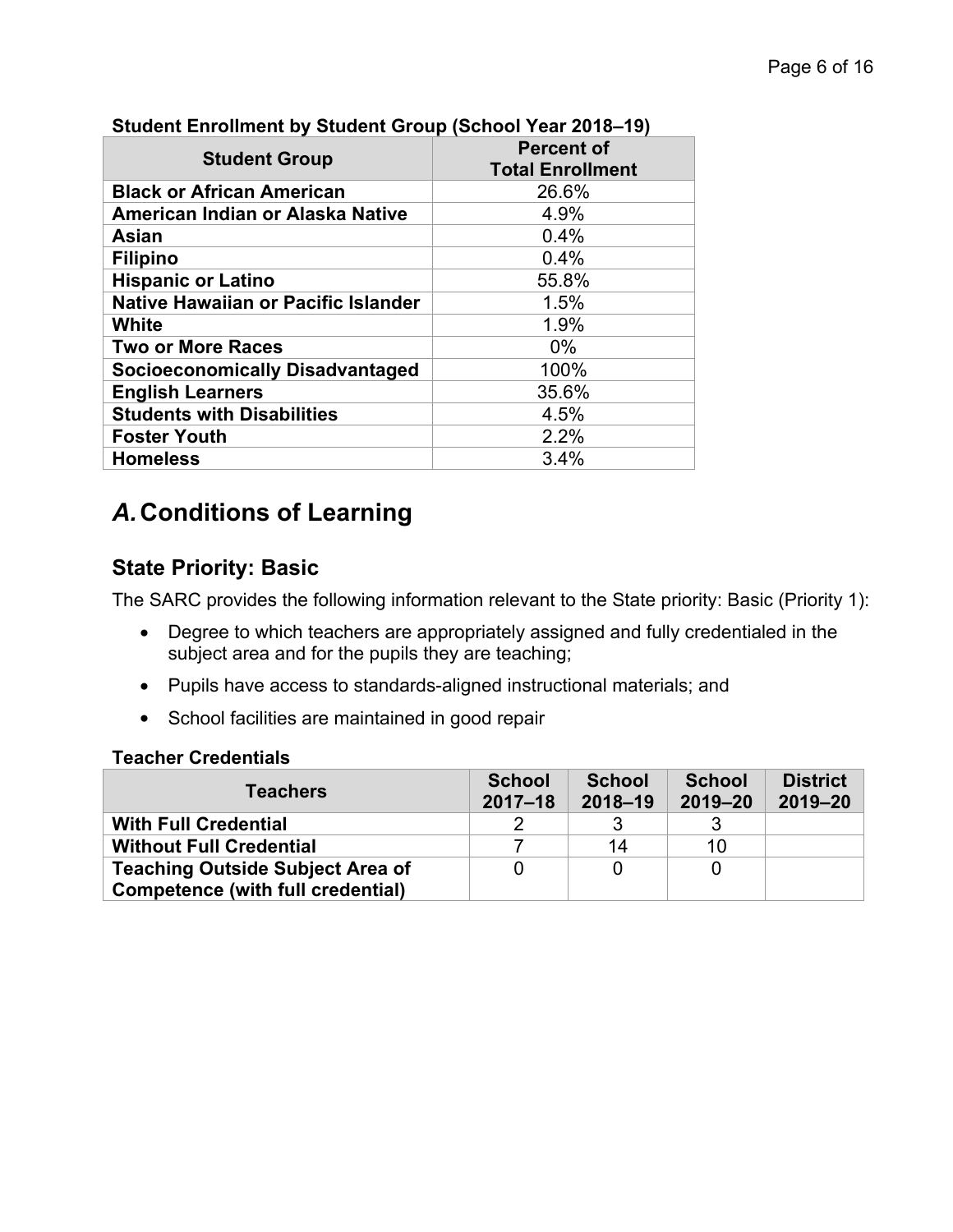| Teacher Misassignments and vacant reacher Positions |             |             |             |
|-----------------------------------------------------|-------------|-------------|-------------|
| <b>Indicator</b>                                    | $2017 - 18$ | $2018 - 19$ | $2019 - 20$ |
| <b>Misassignments of Teachers of</b>                | 14          | 14          |             |
| <b>English Learners</b>                             |             |             |             |
| <b>Total Teacher Misassignments*</b>                | 14          | 14          |             |
| <b>Vacant Teacher Positions</b>                     |             |             |             |

### **Teacher Misassignments and Vacant Teacher Positions**

Note: "Misassignments" refers to the number of positions filled by teachers who lack legal authorization to teach that grade level, subject area, student group, etc.

\*Total Teacher Misassignments includes the number of Misassignments of Teachers of English Learners.

#### **Quality, Currency, Availability of Textbooks and Other Instructional Materials (School Year 2019–20)**

| Year and month in which the data were collected: | December 2019 |
|--------------------------------------------------|---------------|
|--------------------------------------------------|---------------|

| <b>Subject</b>                                                                                                                      | <b>Textbooks and</b><br><b>Other Instructional</b><br>Materials/year of<br><b>Adoption</b> | <b>From Most</b><br><b>Recent</b><br><b>Adoption?</b> | <b>Percent</b><br><b>Students</b><br><b>Lacking Own</b><br><b>Assigned Copy</b> |
|-------------------------------------------------------------------------------------------------------------------------------------|--------------------------------------------------------------------------------------------|-------------------------------------------------------|---------------------------------------------------------------------------------|
| <b>Reading/Language Arts</b><br>MyView Literacy (K-5)<br>MyPerspective (6-8)<br>Achieve 3000 (a differentiated<br>reading program). | <b>Pearson Literature</b><br>(2016)<br>Achieve 3000 (2017)                                 | <b>YES</b>                                            | 0.0%                                                                            |
| Smarty Antz (a beginners<br>reading program for EL<br>Students)<br>Flocabulary<br>myPearson Realize                                 | Smarty Antz (2017)<br>Flocabulary (2016)                                                   |                                                       |                                                                                 |
| <b>Mathematics</b><br>Envision Math 2.0 (K-8) Wowzers<br>(an adaptive math program)                                                 | Envision Math 2.0<br>(2016)<br>Wowzers (2017)                                              | <b>YES</b>                                            | 0.0%                                                                            |
| <b>Science</b><br>Elevate Science Pearson (K-8)<br>myPearson Realize<br>Flocabulary                                                 | Pearson (2016)<br><b>Pearson Realize</b><br>Flocabulary (2016)                             | <b>YES</b>                                            | 0.0%                                                                            |
| <b>History-Social Science</b><br>MyWorld Interactive (K-8)<br>myPearson Realize<br>Flocabulary                                      | Pearson (2016)<br>Pearson Realize<br>Flocabulary (2016)                                    | <b>YES</b>                                            | 0.0%                                                                            |
| <b>Foreign Language</b>                                                                                                             | N/A                                                                                        | N/A                                                   | N/A                                                                             |
| <b>Health</b>                                                                                                                       | N/A                                                                                        | N/A                                                   | N/A                                                                             |
| <b>Visual and Performing</b><br><b>Arts</b>                                                                                         | N/A                                                                                        | N/A                                                   | N/A                                                                             |
| <b>Science Laboratory</b><br><b>Equipment (grades 9-12)</b>                                                                         | N/A                                                                                        | N/A                                                   | N/A                                                                             |

Note: Cells with N/A values do not require data.

#### **School Facility Conditions and Planned Improvements**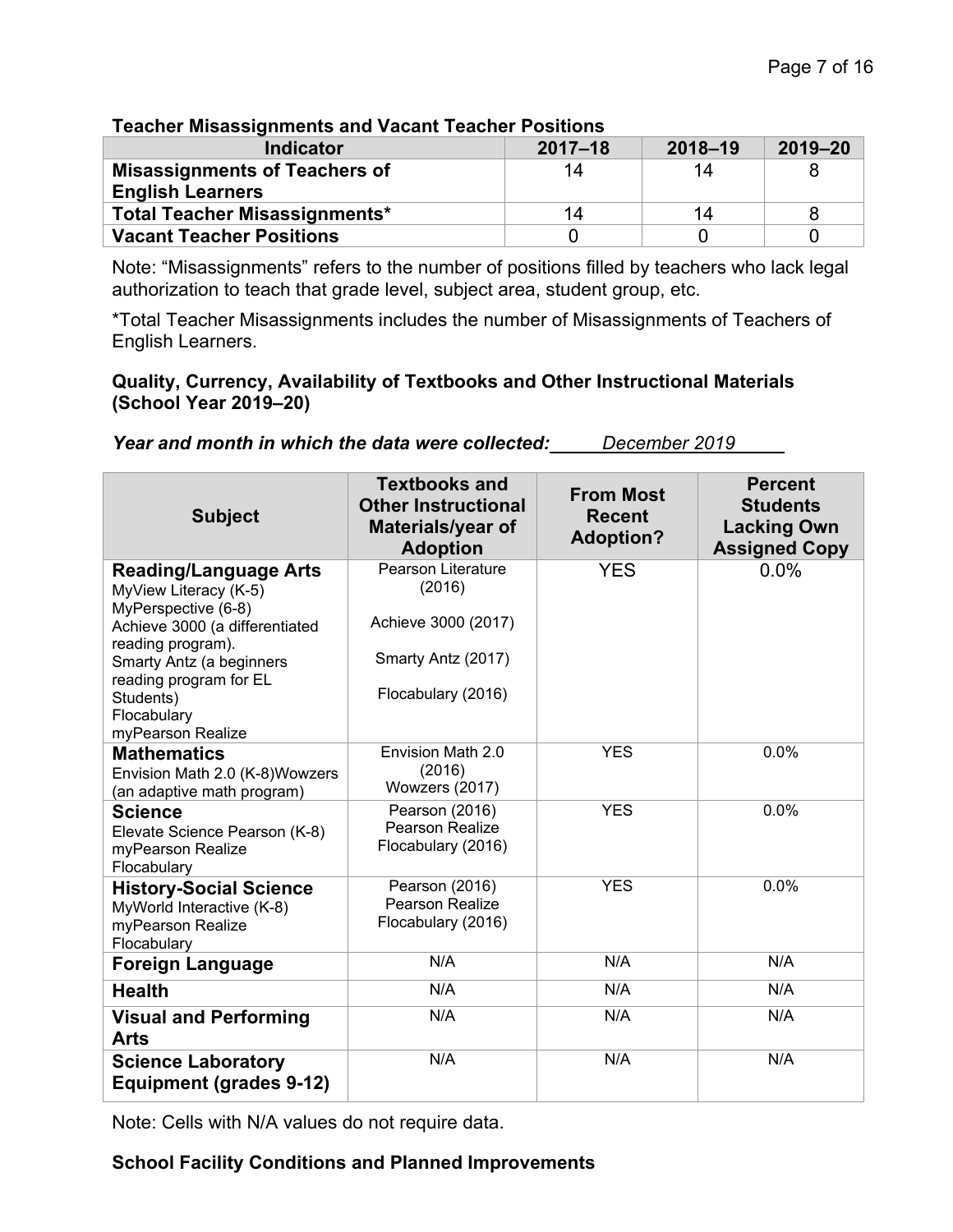The LEA takes great efforts to ensure that the school site is clean, safe, and functional. To assist in this effort the LEA provides maintenance and repair for the school site. The LEA uses the services of JaniTek –Janitorial & Commercial Cleaning to ensure a clean and safe school. The school acquired and maintains a state-of-theart gymnasium that was recently rebranded to reflect the Stallworth mascot the "Eagle." The school maintains permanent physical education equipment and installed safety fences for the campus. Prior to the start of the 2018-19 school year, improvements were made to the school's elementary classrooms, the school's hallway and the parking lots were redesigned to ensure student safety. Cameras were installed to monitor visitation and hallway safety. During the 2017-18 school year, a counseling center was added to improve student counseling services. The school is currently in the process of additional classroom and school yard add-on improvements.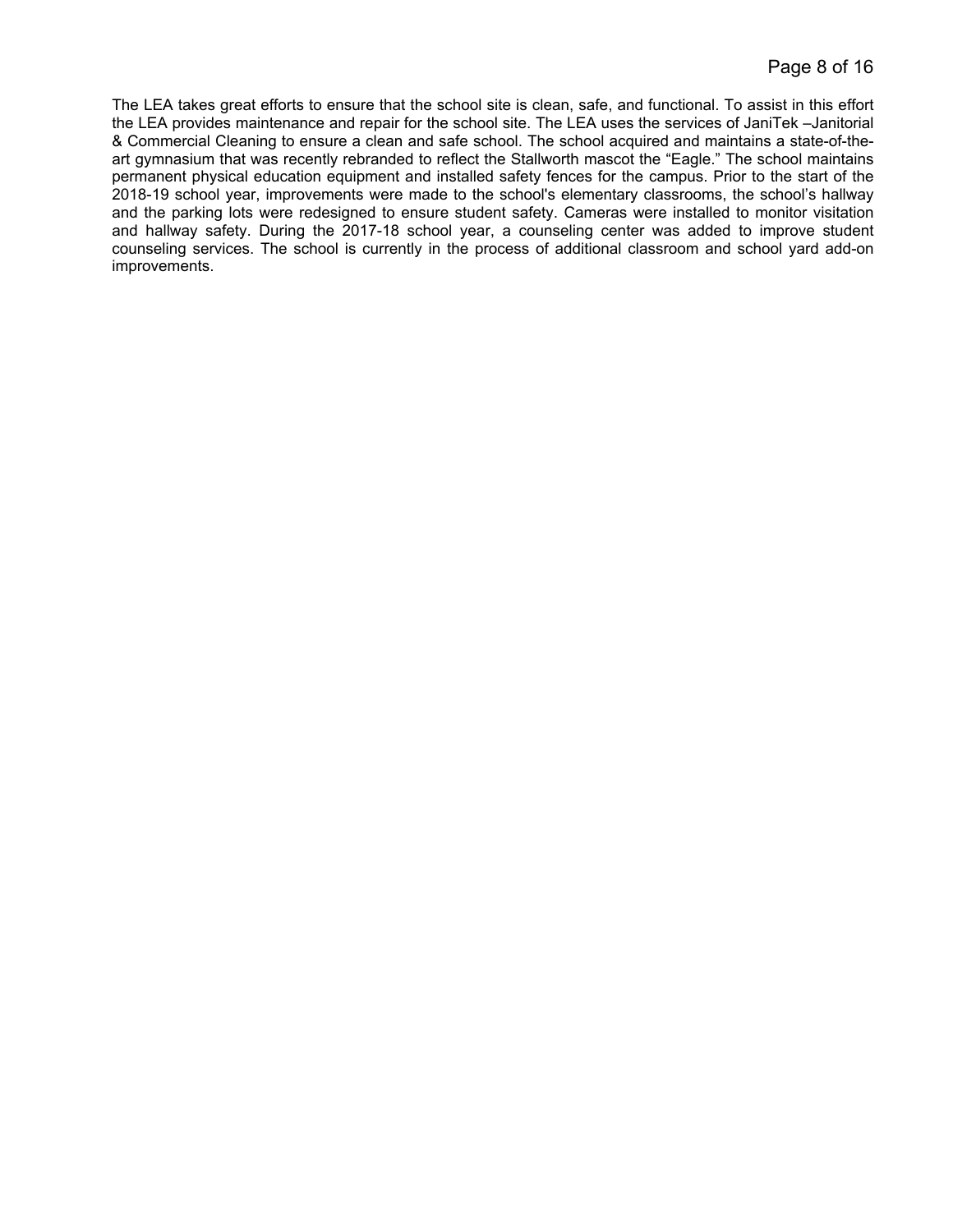#### **School Facility Good Repair Status**

Using the **most recently collected** FIT data (or equivalent), provide the following:

- Determination of repair status for systems listed
- Description of any needed maintenance to ensure good repair
- The year and month in which the data were collected
- The rate for each system inspected
- The overall rating

## *Year and month of the most recent FIT report: August 2018*

| <b>System Inspected</b>                                                          | Rate<br>Good | Rate<br>Fair | Rate<br>Poor | <b>Repair Needed and Action</b><br><b>Taken or Planned</b> |
|----------------------------------------------------------------------------------|--------------|--------------|--------------|------------------------------------------------------------|
| <b>Systems: Gas Leaks,</b><br>Mechanical/HVAC,<br>Sewer                          | Good         |              |              | N/A                                                        |
| <b>Interior: Interior</b><br><b>Surfaces</b>                                     | Good         |              |              | N/A                                                        |
| <b>Cleanliness: Overall</b><br>Cleanliness, Pest/<br><b>Vermin Infestation</b>   | Good         |              |              | N/A                                                        |
| <b>Electrical: Electrical</b>                                                    | Good         |              |              | N/A                                                        |
| <b>Restrooms/Fountains:</b><br>Restrooms, Sinks/<br><b>Fountains</b>             | Good         |              |              | N/A                                                        |
| Safety: Fire Safety,<br><b>Hazardous Materials</b>                               | Good         |              |              | N/A                                                        |
| <b>Structural: Structural</b><br>Damage, Roofs                                   | Good         |              |              | N/A                                                        |
| <b>External:</b><br>Playground/School<br>Grounds, Windows/<br>Doors/Gates/Fences | Good         |              |              | N/A                                                        |

#### **Overall Facility Rate**

*Year and month of the most recent FIT report: August 2018*

#### **Overall Rating**

| ------- |                          | oir<br>all | .<br>'OO. |
|---------|--------------------------|------------|-----------|
|         | $\sim$ $\sim$<br>10<br>. |            |           |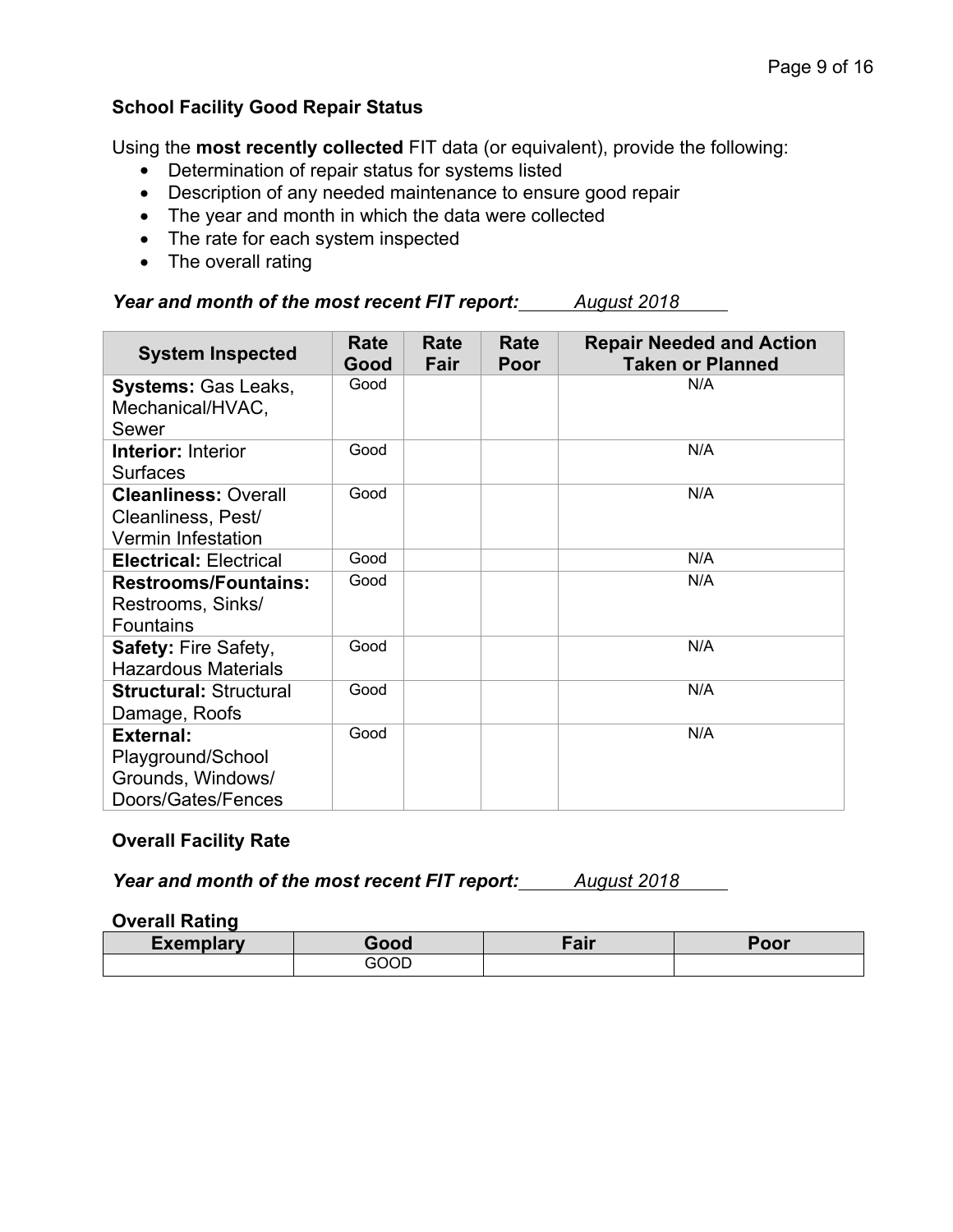# **A.Pupil Outcomes**

## **State Priority: Pupil Achievement**

The SARC provides the following information relevant to the State priority: Pupil Achievement (Priority 4):

- **Statewide assessments** (i.e., California Assessment of Student Performance and Progress [CAASPP] System, which includes the Smarter Balanced Summative Assessments for students in the general education population and the California Alternate Assessments [CAAs] for English language arts/literacy [ELA] and mathematics given in grades three through eight and grade eleven. Only eligible students may participate in the administration of the CAAs. CAAs items are aligned with alternate achievement standards, which are linked with the Common Core State Standards [CCSS] for students with the most significant cognitive disabilities); and
- The percentage of students who have successfully completed courses that satisfy the requirements for entrance to the University of California and the California State University, or career technical education sequences or programs of study.

| <b>Subject</b>              | <b>School</b> | <b>School</b> | <b>District</b> | <b>District</b> | <b>State</b> | <b>State</b> |
|-----------------------------|---------------|---------------|-----------------|-----------------|--------------|--------------|
|                             | $2017 - 18$   | $2018 - 19$   | $2017 - 18$     | $2018 - 19$     | $2017 - 18$  | $2018 - 19$  |
| <b>English Language</b>     | 14.0%         | 12.95%        | 28.0%           | 30.28%          | 48.0%        | 50.87%       |
| <b>Arts/Literacy</b>        |               |               |                 |                 |              |              |
| $\left($ grades 3-8 and 11) |               |               |                 |                 |              |              |
| <b>Mathematics</b>          | $.0\%$        | 7.69%         | 21.0%           | 20.85%          | 37.0%        | 39.73%       |
| $\left($ grades 3-8 and 11) |               |               |                 |                 |              |              |

#### **CAASPP Test Results in ELA and Mathematics for All Students Grades Three through Eight and Grade Eleven Percentage of Students Meeting or Exceeding the State Standard**

Note: Percentages are not calculated when the number of students tested is ten or less, either because the number of students in this category is too small for statistical accuracy or to protect student privacy.

Note: ELA and mathematics test results include the Smarter Balanced Summative Assessment and the CAA. The "Percent Met or Exceeded" is calculated by taking the total number of students who met or exceeded the standard on the Smarter Balanced Summative Assessment plus the total number of students who met the standard (i.e., achieved Level 3–Alternate) on the CAAs divided by the total number of students who participated in both assessments.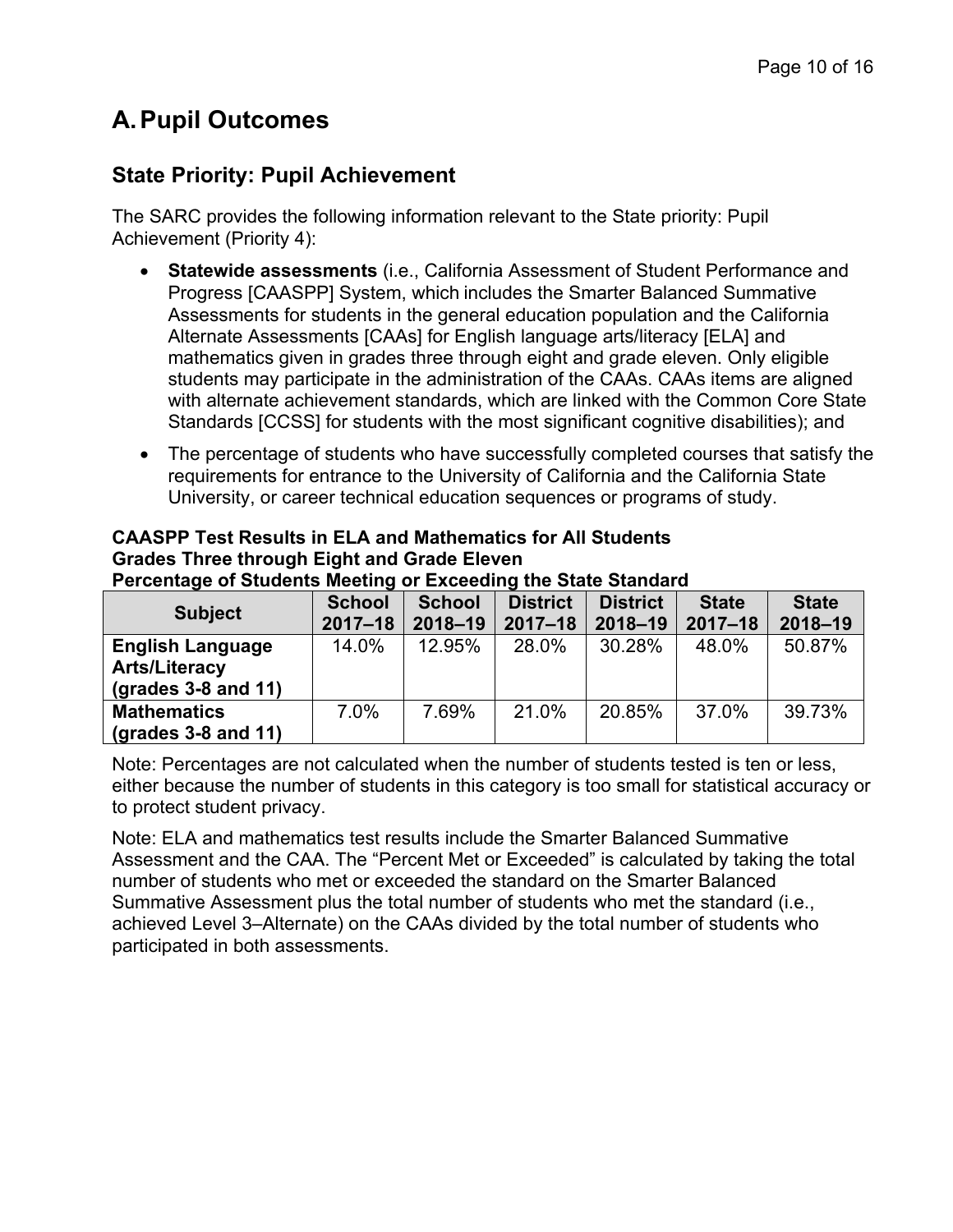**CAASPP Test Results in ELA by Student Group Grades Three through Eight and Grade Eleven (School Year 2018–19)**

| <b>Student Group</b>                                                     | <b>Total</b><br><b>Enrollment</b> | <b>Number</b><br><b>Tested</b> | <b>Percent</b><br><b>Tested</b> | <b>Percent</b><br><b>Not</b><br><b>Tested</b> | <b>Percent</b><br>Met or<br><b>Exceeded</b> |
|--------------------------------------------------------------------------|-----------------------------------|--------------------------------|---------------------------------|-----------------------------------------------|---------------------------------------------|
| <b>All Students</b>                                                      | 132                               | 131                            | 99.24%                          | 0.01%                                         | 13.74%                                      |
| <b>Male</b>                                                              | 78                                | 78                             | 100.0%                          | $\mathbf 0$                                   | 14.10%                                      |
| <b>Female</b>                                                            | 54                                | 53                             | 98.15%                          | 0.01%                                         | 13.21%                                      |
| <b>Black or African</b><br>American                                      | 34                                | 34                             | 100.0%                          | $\Omega$                                      | 8.82%                                       |
| American Indian or<br><b>Alaska Native</b>                               | N/A                               |                                |                                 |                                               |                                             |
| <b>Asian</b>                                                             | N/A                               |                                |                                 |                                               |                                             |
| <b>Filipino</b>                                                          | N/A                               |                                |                                 |                                               |                                             |
| <b>Hispanic or Latino</b>                                                | 69                                | 68                             | 98.55%                          | 0.01%                                         | 11.76%                                      |
| <b>Native Hawaiian or</b><br><b>Pacific Islander</b>                     | N/A                               |                                |                                 |                                               |                                             |
| White                                                                    | N/A                               |                                |                                 |                                               |                                             |
| <b>Two or More Races</b>                                                 | 12 <sub>2</sub>                   | 12 <sub>2</sub>                | 100.0%                          | $\Omega$                                      | 41.67%                                      |
| Socioeconomically<br><b>Disadvantaged</b>                                | 130                               | 129                            | 99.23%                          | 0.01%                                         | 13.95%                                      |
| <b>English Learners</b>                                                  | 56                                | 56                             | 100.00%                         | $\mathbf 0$                                   |                                             |
| <b>Students with</b><br><b>Disabilities</b>                              | 17                                | 17                             | 100.00%                         | $\overline{0}$                                | 11.76%                                      |
| <b>Students Receiving</b><br><b>Migrant Education</b><br><b>Services</b> | N/A                               |                                |                                 |                                               |                                             |
| <b>Foster Youth</b>                                                      | N/A                               |                                |                                 |                                               |                                             |
| <b>Homeless</b>                                                          | N/A                               |                                |                                 |                                               |                                             |

Note: ELA test results include the Smarter Balanced Summative Assessment and the CAA. The "Percent Met or Exceeded" is calculated by taking the total number of students who met or exceeded the standard on the Smarter Balanced Summative Assessment plus the total number of students who met the standard (i.e., achieved Level 3–Alternate) on the CAAs divided by the total number of students who participated in both assessments.

Note: Double dashes (--) appear in the table when the number of students is ten or less, either because the number of students in this category is too small for statistical accuracy or to protect student privacy.

Note: The number of students tested includes all students who participated in the test whether they received a score or not; however, the number of students tested is not the number that was used to calculate the achievement level percentages. The achievement level percentages are calculated using only students who received scores.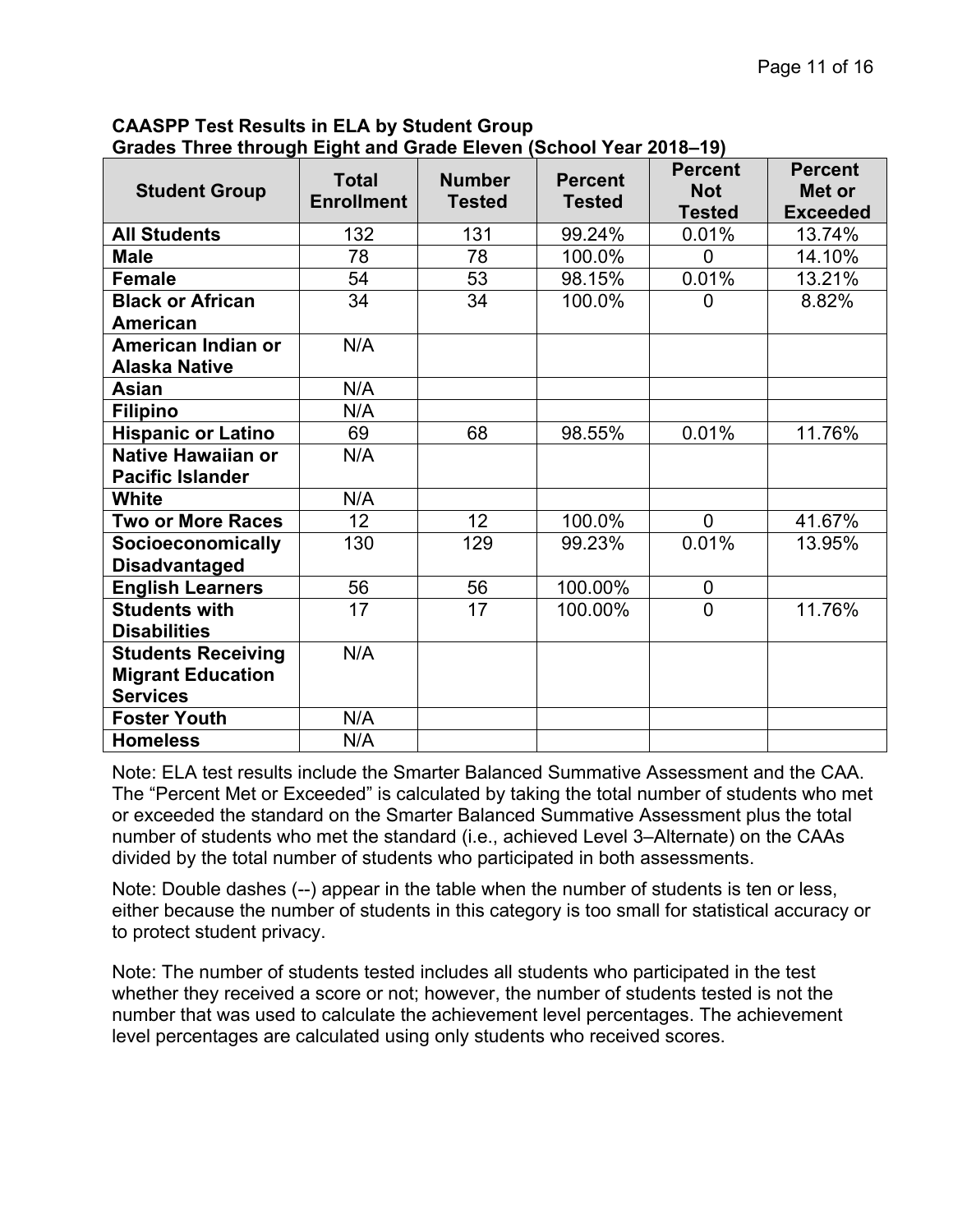**CAASPP Test Results in Mathematics by Student Group Grades Three through Eight and Grade Eleven (School Year 2018–19)**

| <b>Student Group</b>      | <b>Total</b><br><b>Enrollment</b> | <b>Number</b><br><b>Tested</b> | <b>Percent</b><br><b>Tested</b> | <b>Percent</b><br><b>Not</b><br><b>Tested</b> | <b>Percent</b><br>Met or<br><b>Exceeded</b> |
|---------------------------|-----------------------------------|--------------------------------|---------------------------------|-----------------------------------------------|---------------------------------------------|
| <b>All Students</b>       | 132                               | 130                            | 98.48%                          | 0.02%                                         | 6.98%                                       |
| <b>Male</b>               | 78                                | 77                             | 98.72%                          | 0.01%                                         | 7.89%                                       |
| Female                    | 54                                | 53                             | 98.15%                          | 0.01%                                         | 5.66%                                       |
| <b>Black or African</b>   | 34                                | 33                             | 97.06%                          | 0.01%                                         |                                             |
| American                  |                                   |                                |                                 |                                               |                                             |
| American Indian or        | N/A                               |                                |                                 |                                               |                                             |
| <b>Alaska Native</b>      |                                   |                                |                                 |                                               |                                             |
| Asian                     | N/A                               |                                |                                 |                                               |                                             |
| <b>Filipino</b>           | N/A                               |                                |                                 |                                               |                                             |
| <b>Hispanic or Latino</b> | 69                                | 68                             | 98.55%                          | 0.01%                                         | 7.35%                                       |
| <b>Native Hawaiian or</b> | N/A                               |                                |                                 |                                               |                                             |
| <b>Pacific Islander</b>   |                                   |                                |                                 |                                               |                                             |
| <b>White</b>              | N/A                               |                                |                                 |                                               |                                             |
| <b>Two or More Races</b>  | 12                                | 12 <sub>2</sub>                | 100.00%                         | $\mathbf 0$                                   | 16.67%                                      |
| Socioeconomically         | 130                               | 128                            | 98.46%                          | 0.02%                                         | 7.09%                                       |
| <b>Disadvantaged</b>      |                                   |                                |                                 |                                               |                                             |
| <b>English Learners</b>   | 56                                | 56                             | 100.00%                         | $\pmb{0}$                                     | 8.93%                                       |
| <b>Students with</b>      | 17                                | 17                             | 100.00%                         | $\overline{0}$                                | 5.88%                                       |
| <b>Disabilities</b>       |                                   |                                |                                 |                                               |                                             |
| <b>Students Receiving</b> | N/A                               |                                |                                 |                                               |                                             |
| <b>Migrant Education</b>  |                                   |                                |                                 |                                               |                                             |
| <b>Services</b>           |                                   |                                |                                 |                                               |                                             |
| <b>Foster Youth</b>       | N/A                               |                                |                                 |                                               |                                             |
| <b>Homeless</b>           | N/A                               |                                |                                 |                                               |                                             |

Note: Mathematics test results include the Smarter Balanced Summative Assessment and the CAA. The "Percent Met or Exceeded" is calculated by taking the total number of students who met or exceeded the standard on the Smarter Balanced Summative Assessment plus the total number of students who met the standard (i.e., achieved Level 3–Alternate) on the CAAs divided by the total number of students who participated in both assessments.

Note: Double dashes (--) appear in the table when the number of students is ten or less, either because the number of students in this category is too small for statistical accuracy or to protect student privacy.

Note: The number of students tested includes all students who participated in the test whether they received a score or not; however, the number of students tested is not the number that was used to calculate the achievement level percentages. The achievement level percentages are calculated using only students who received scores.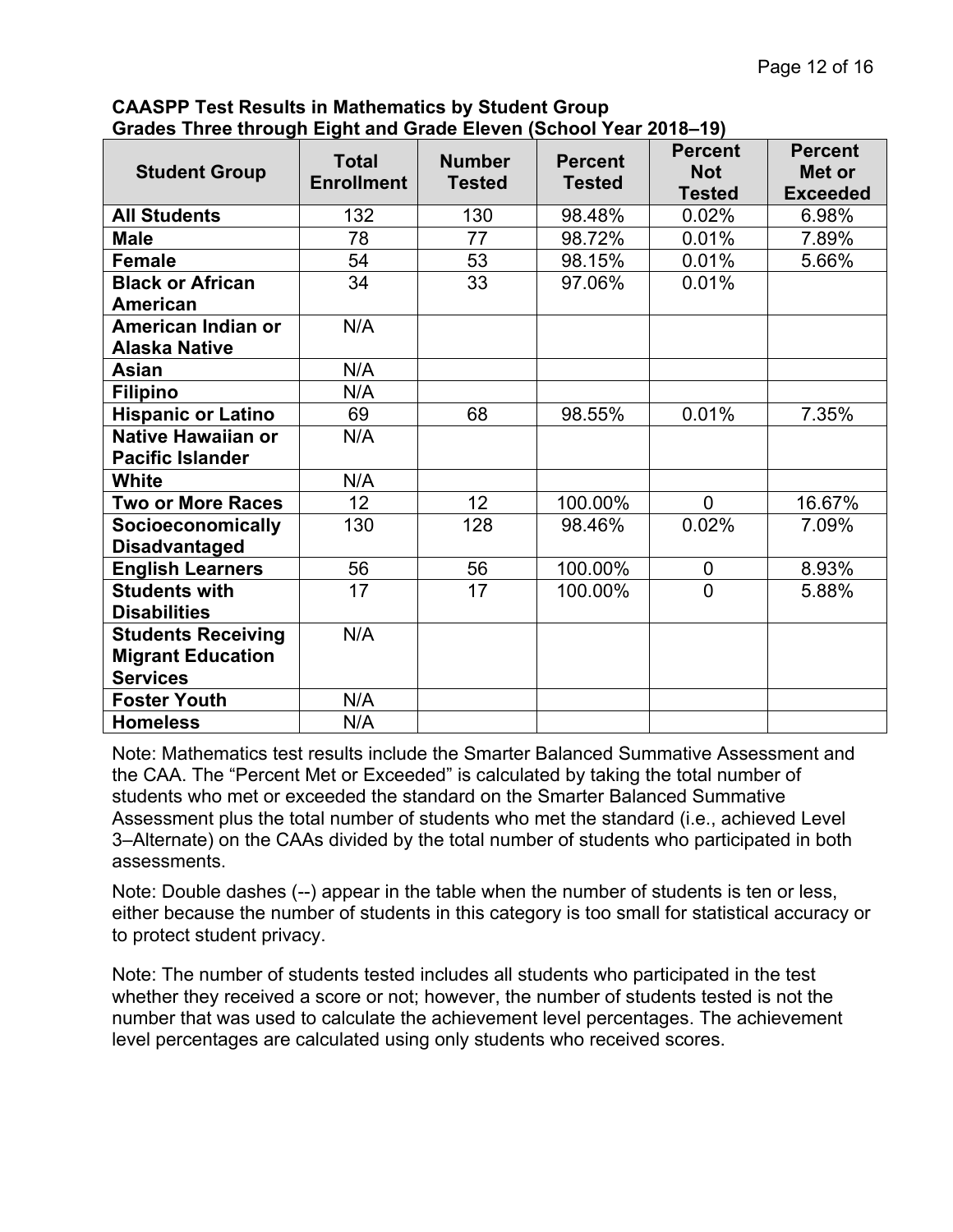#### **CAASPP Test Results in Science for All Students Grades Five, Eight, and High School Percentage of Students Meeting or Exceeding the State Standard**

| <b>Subject</b>                   | <b>School</b><br>$2017 - 18$ | <b>School</b><br>$2018 - 19$ | <b>District</b><br>$2017 - 18$ | <b>District</b><br>$2018 - 1$<br>9 | <b>State</b><br>$2017 - 18$ | <b>State</b><br>$2018 - 19$ |
|----------------------------------|------------------------------|------------------------------|--------------------------------|------------------------------------|-----------------------------|-----------------------------|
| <b>Science</b>                   | N/A                          | N/A                          | N/A                            | N/A                                | N/A                         | N/A                         |
| (grades 5, 8 and<br>high school) |                              |                              |                                |                                    |                             |                             |

Note: Cells with N/A values do not require data.

Note: This is a placeholder for the California Science Test (CAST) which was administered operationally during the 2018–19 school year. However, these data are not available for inclusion in the 2018–19 SARC posting due February 1, 2020. These data will be included in the 2019–20 SARC posting due February 1, 2021.

### **Career Technical Education (CTE) Programs (School Year 2018–19)**

Dr. Lewis D. Stallworth Charter School desires to provide a comprehensive career technical education (CTE) program for the middle school in the next coming school year, 2019- 2020.

#### **Career Technical Education (CTE) Participation (School Year 2018–19)**

| <b>Measure</b>                                           | <b>CTE Program</b><br><b>Participation</b> |
|----------------------------------------------------------|--------------------------------------------|
| <b>Number of Pupils Participating in CTE</b>             |                                            |
| Percent of Pupils that Complete a CTE Program and Earn a |                                            |
| <b>High School Diploma</b>                               |                                            |
| Percent of CTE Courses that are Sequenced or Articulated |                                            |
| Between the School and Institutions of Postsecondary     |                                            |
| <b>Education</b>                                         |                                            |

**Courses for University of California (UC) and/or California State University (CSU) Admission**

| UC/CSU Course Measure                                    | <b>Percent</b> |  |
|----------------------------------------------------------|----------------|--|
| 2018–19 Pupils Enrolled in Courses Required for UC/CSU   | $0.0\%$        |  |
| <b>Admission</b>                                         |                |  |
| 2017–18 Graduates Who Completed All Courses Required for | N/A            |  |
| <b>UC/CSU Admission</b>                                  |                |  |

## **State Priority: Other Pupil Outcomes**

The SARC provides the following information relevant to the State priority: Other Pupil Outcomes (Priority 8):

• Pupil outcomes in the subject area of physical education

#### **California Physical Fitness Test Results (School Year 2018–19)**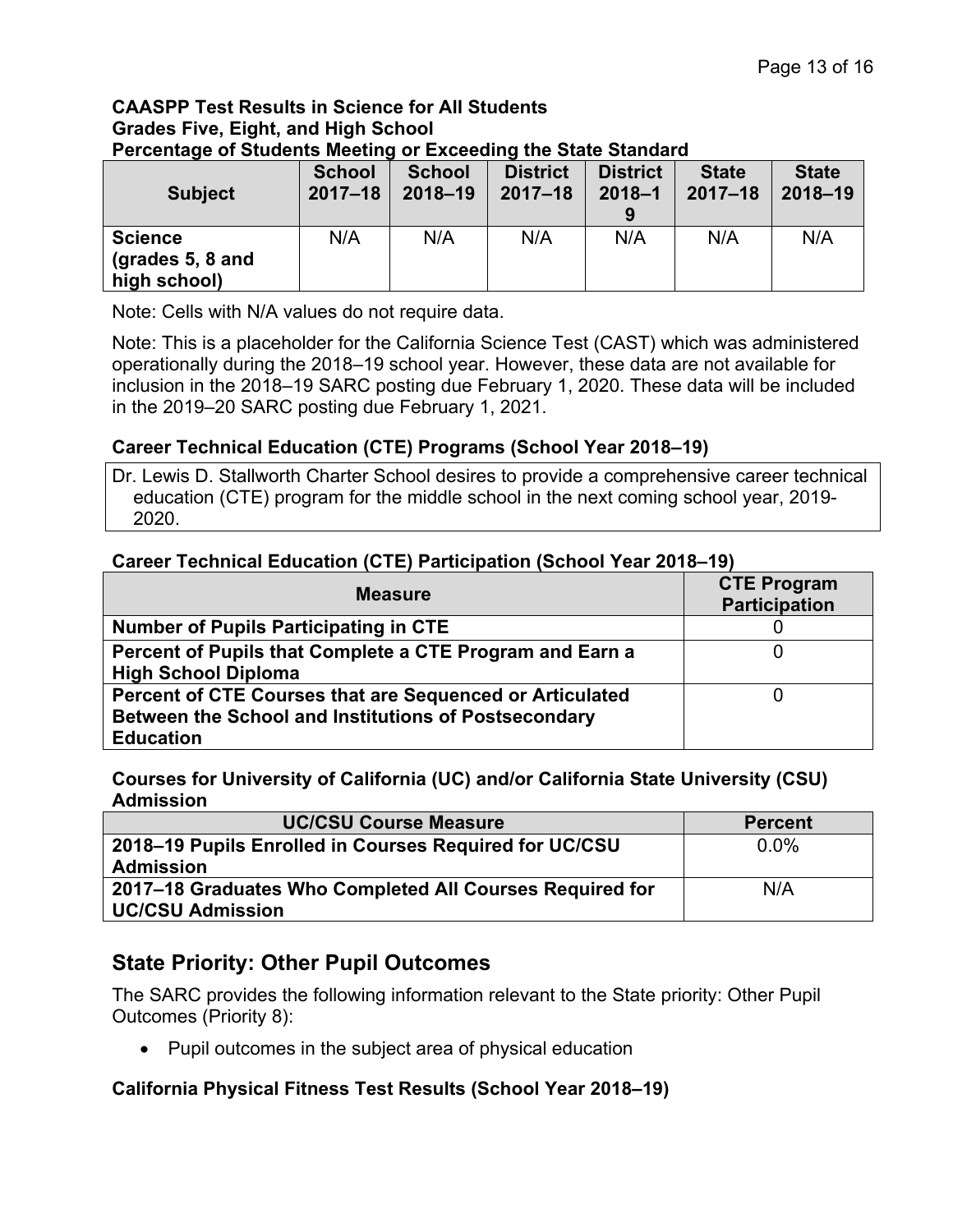| <b>Grade Level</b> | Percentage of<br><b>Students Meeting</b><br><b>Four of Six</b><br><b>Fitness Standards</b> | Percentage of<br><b>Students Meeting</b><br><b>Five of Six</b><br><b>Fitness Standards</b> | Percentage of<br><b>Students Meeting</b><br><b>Six of Six</b><br><b>Fitness Standards</b> |
|--------------------|--------------------------------------------------------------------------------------------|--------------------------------------------------------------------------------------------|-------------------------------------------------------------------------------------------|
|                    | 38.1                                                                                       | 23.8%                                                                                      | 14.3%                                                                                     |
|                    | 41.2%                                                                                      | 11.8%                                                                                      | 23.5%                                                                                     |
|                    | N/A                                                                                        | N/A                                                                                        | N/A                                                                                       |

Note: Percentages are not calculated and double dashes (--) appear in the table when the number of students tested is ten or less, either because the number of students in this category is too small for statistical accuracy or to protect student privacy.

# **B.Engagement**

## **State Priority: Parental Involvement**

The SARC provides the following information relevant to the State priority: Parental Involvement (Priority 3):

 Efforts the school district makes to seek parent input in making decisions for the school district and each school site

Opportunities for Parental Involvement (School Year 2019–20)

Parents have been included in all phases of WASC accreditation and Charter Renewal. This includes participation in surveys, committees for improvement efforts, and focus and home groups during the WASC Self-Study. It also includes the review of documents, meeting with WASC Visiting Committee, and presentation of the Charter Renewal document to the SUSD Board.

All students on home study and independent study are evaluated. Parents and their student(s) are required to attend this monthly check-in meeting with their teacher of record. During this meeting, all work is reviewed, student progress is assessed, and a month-long learning plan is developed collaboratively with input from teacher, parent, and student. In addition to student work, parents are encouraged and welcome to participate in student programs when parent volunteers are needed. The following gives a small glimpse into what parent involvement is at Stallworth Charter School:

Parents help organize and promote school-wide involvement in community events.

Parents attend workshops/course offerings to learn with their children.

Parents, as member of the Advisory School Council, have taken leadership roles in planning many school events: 8th grade promotion, book fair, and numerous fundraising opportunities.

Parents volunteer in classrooms helping teachers with various tasks.

Parents donate class supplies and contribute to class projects.

Parents volunteer time working at school events such as: Fall Festival.

Parents attend field trips and provide additional support for teachers and students.

## **State Priority: Pupil Engagement**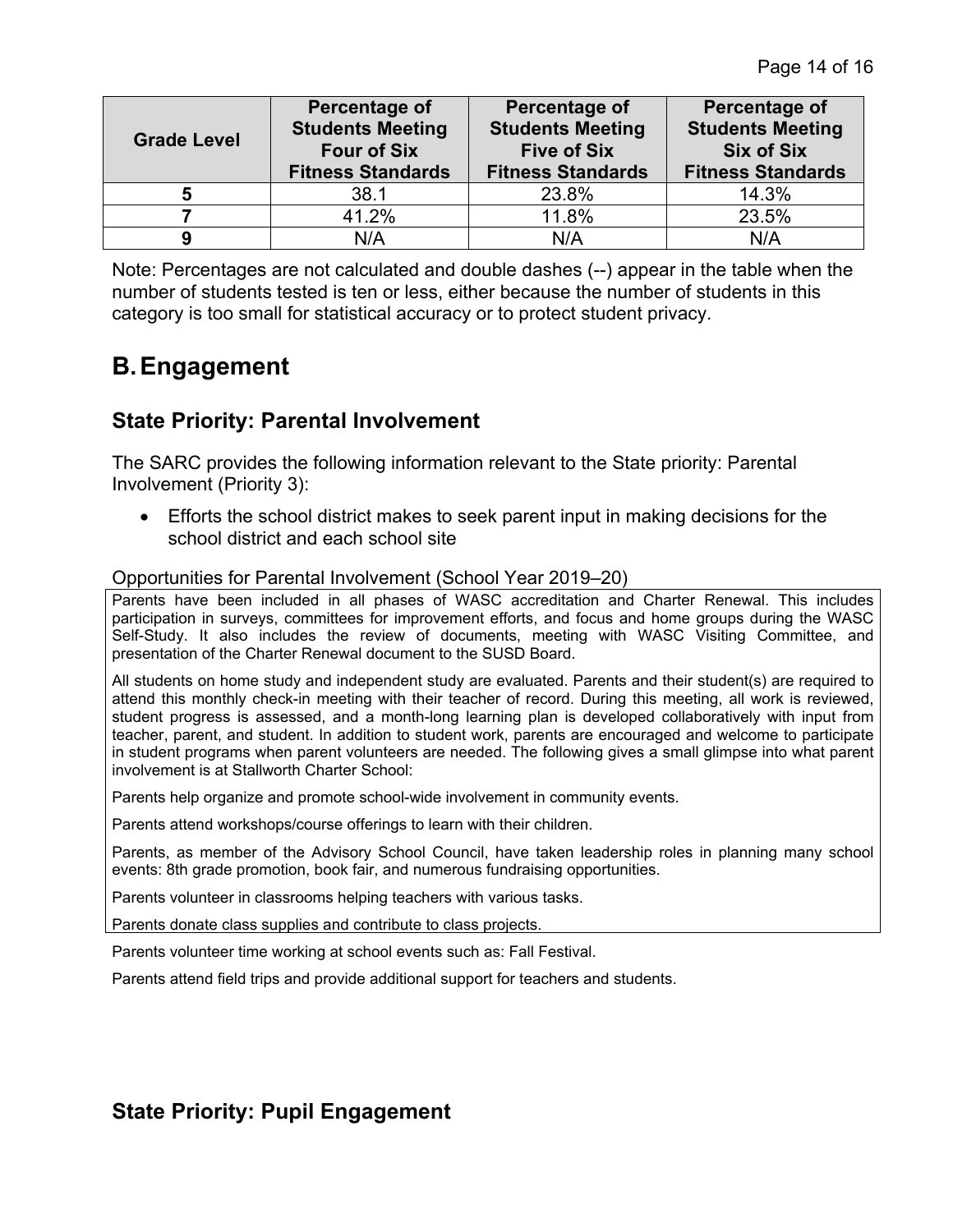The SARC provides the following information relevant to the State priority: Pupil Engagement (Priority 5):

- High school dropout rates; and
- High school graduation rates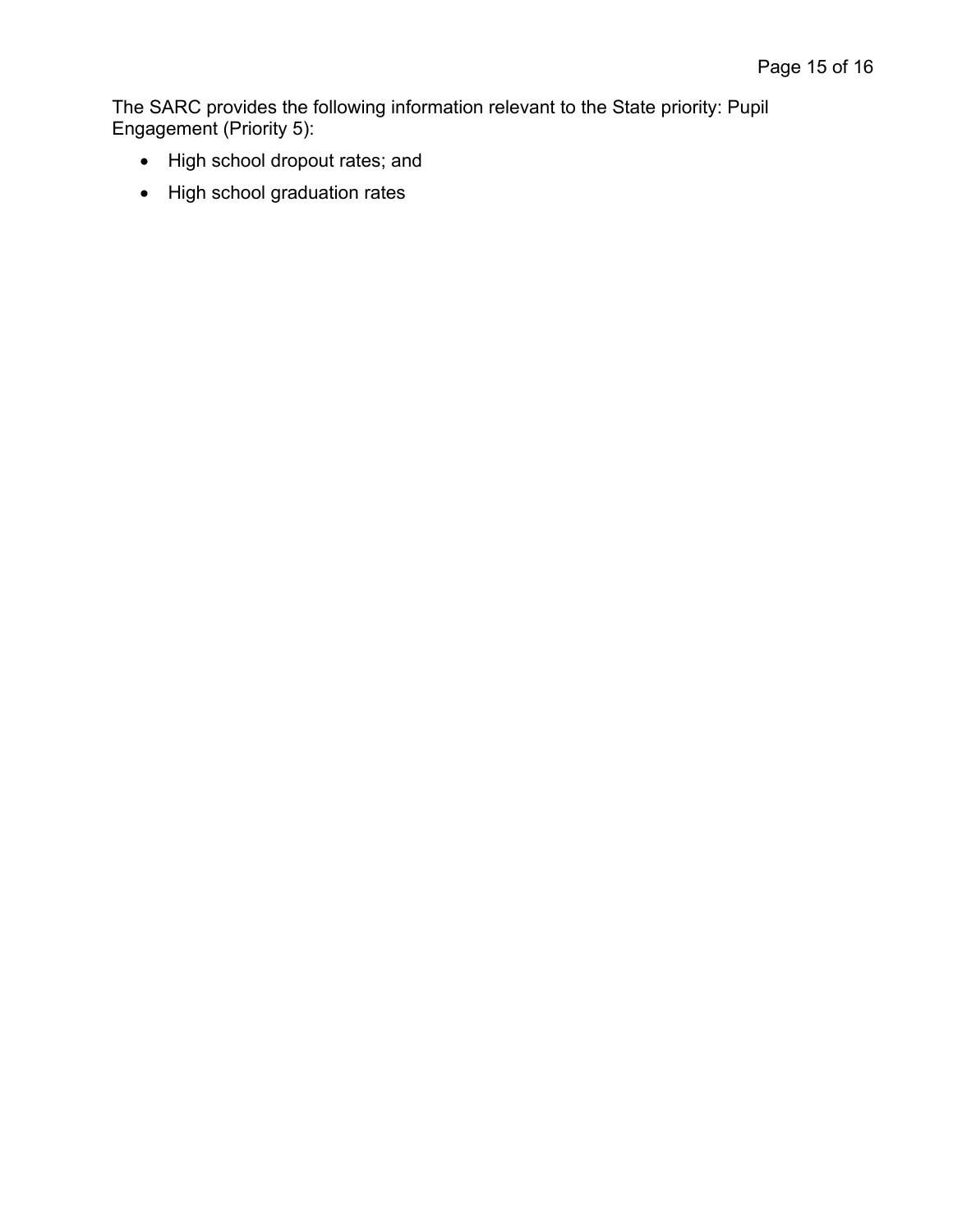#### **Dropout Rate and Graduation Rate (Four-Year Cohort Rate)**

| <b>Indicator</b>       | <b>School</b> | <b>District</b><br>2015-16   2015-16   2015-16 | <b>State</b> |
|------------------------|---------------|------------------------------------------------|--------------|
| <b>Dropout Rate</b>    | N/A           | 12.4%                                          | $9.7\%$      |
| <b>Graduation Rate</b> | N/A           | 83.6%                                          | 83.8%        |

#### **Dropout Rate and Graduation Rate (Four-Year Cohort Rate)**

|                  |                        | <b>School</b>         | <b>School</b> | <b>District</b>                       | <b>District</b> | <b>State</b> | <b>State</b> |
|------------------|------------------------|-----------------------|---------------|---------------------------------------|-----------------|--------------|--------------|
| <b>Indicator</b> |                        | $2016 - 17$   2017-18 |               | 2016–17   2017–18   2016–17   2017–18 |                 |              |              |
|                  | <b>Dropout Rate</b>    | N/A                   | N/A           | 10.4%                                 | N/A             | 9.1%         | N/A          |
|                  | <b>Graduation Rate</b> | N/A                   | N/A           | 40.1%                                 | N/A             | 82.7%        | N/A          |

For the formula to calculate the 2016–17 and 2017–18 adjusted cohort graduation rate, see the 2018–19 Data Element Definitions document located on the SARC web page at <https://www.cde.ca.gov/ta/ac/sa/>.

## **State Priority: School Climate**

The SARC provides the following information relevant to the State priority: School Climate (Priority 6):

- Pupil suspension rates;
- Pupil expulsion rates; and
- Other local measures on the sense of safety

#### **Rate 2016–1 2017–1 School School 7 8 School District District District 2018–1 2016–1 2017–1 2018–1 9 7 8 9 17 18 State 2016– 2017– State State 2018– 19 Suspension** 36.1% 42.9% 8.7% **s** 36.1% | 42.9% | 8.7% | 38.4% | 34.7% | 35.5% | 30.7 | 30.6 | 30.0 | % | % | % | 30.6 30.0 % % **Expulsions** | 0.00% | 0.00% | 0.00% | 0.05% | 0.12% | 0.05% | 0.09 | 0.08 | 0.08 | % | % | % | 0.08 0.08 % %

#### **Suspensions and Expulsions**

#### **School Safety Plan (School Year 2019–20)**

In compliance with SB 187, the plan is reviewed and revised annually for the school site. Site safety plans are aligned with the National Incident Management System (NIMS) and California Standardized Emergency Management Systems (SEMS) utilizing Incident Command System (ICS). Each document is prepared for the use of employees on the school site in the event of an emergency, disaster, or crisis.

At the beginning of each school year, the school site staff update their site-specific Emergency Plan. The sitespecific Emergency plan includes the site safety plan, Stockton Unified School District Office of Education's Disaster Plan, updated site maps/evacuation routes, and Emergency Medical Services Authority (EMSA) emergency first aid guidelines of California Schools. Classrooms are issued first aid kits and "grab and go" emergency packs in the event of an evacuation.

A copy of the Emergency Plan binder is housed at the school site inside the School Director's office and is available for parent/guardian review. Stallworth Charter School also collaborates with community agencies that focus on violence prevention and who provide direct services to students/families; i.e. mental health clinicians, Child Abuse Prevention. All staff completes annual training on Mandating Reporting, and Suicide Prevention. ALICE (Alert, Lockdown, Inform, Counter, and Evacuate) update professional development was provided for all Administrative, Support and Teaching staff at the beginning of the 2018-2019 school year. Annual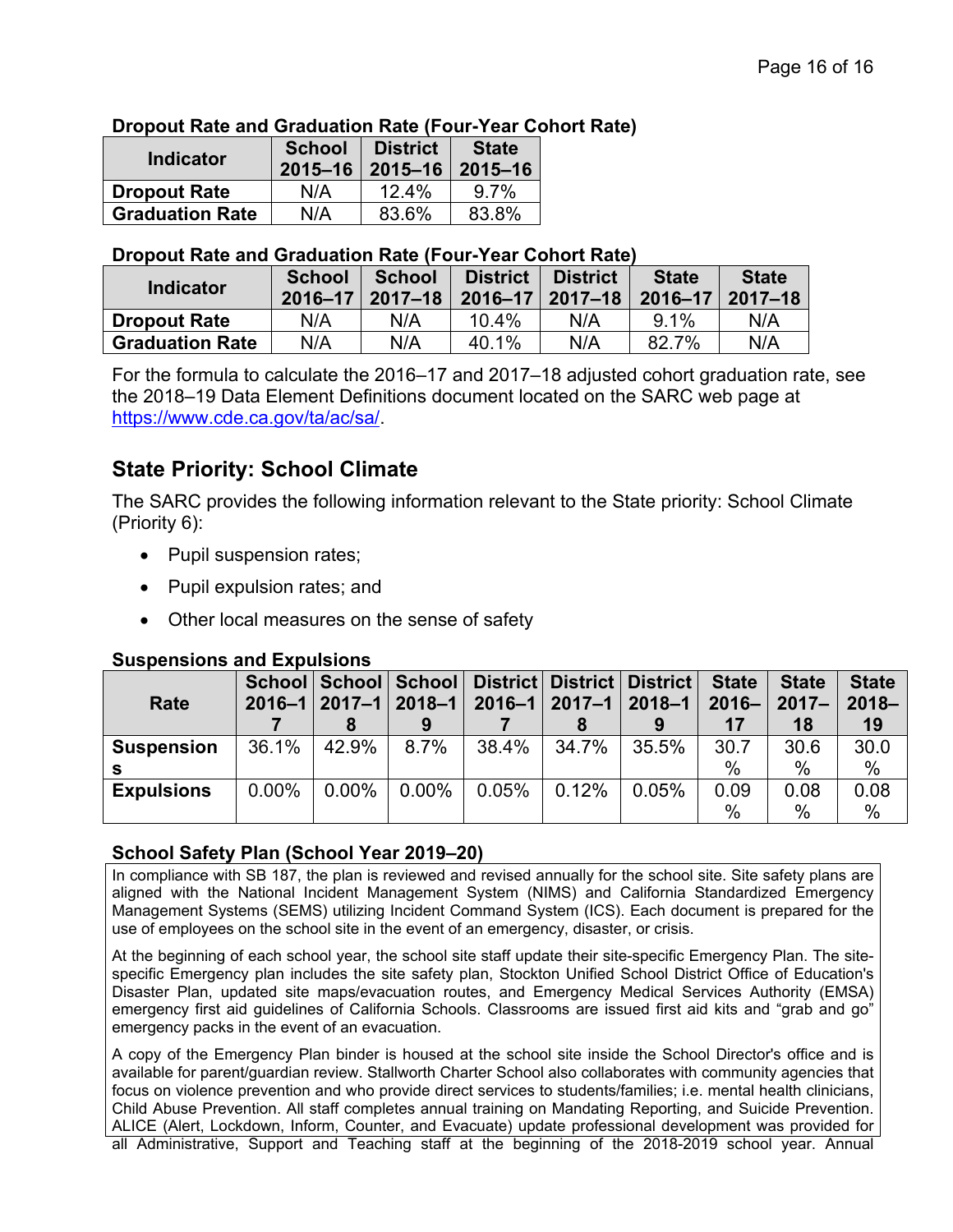professional development is offered in managing assaultive behavior, mental health first aid, and classroom management skill building throughout the year.

The counseling staff creates a crisis file and provides on-line resources for every teacher in the program. The information is reviewed and updated as needed throughout the year. The following information is included in the crisis file: Directions to follow in case of an emergency, crisis or injury. Emergency Hotline phone number. A bomb threat checklist listing of emergency phone numbers Tips for de-escalating a conflict Suicide intervention information, suicide hotline and San Joaquin County Mental Health contact information Resource numbers (Runaway hotline, shelter and "safe house" contact numbers, Public Health immunization and HIV/AIDS information) Child abuse prevention information CPS reporting form State laws pertaining to unlawful conduct and sexual intercourse with a minor Smoking cessation resource list Community Resources In order to promote safety and mitigate negative interactions, students participate in bullying prevention, life skills and positive relationship building activities throughout the school year. During the 2018-2019 school year staff, students and parents are receiving suicide prevention resources in accordance with AB2246.

# **C.Other SARC Information**

The information in this section is required to be in the SARC but is not included in the state priorities for LCFF.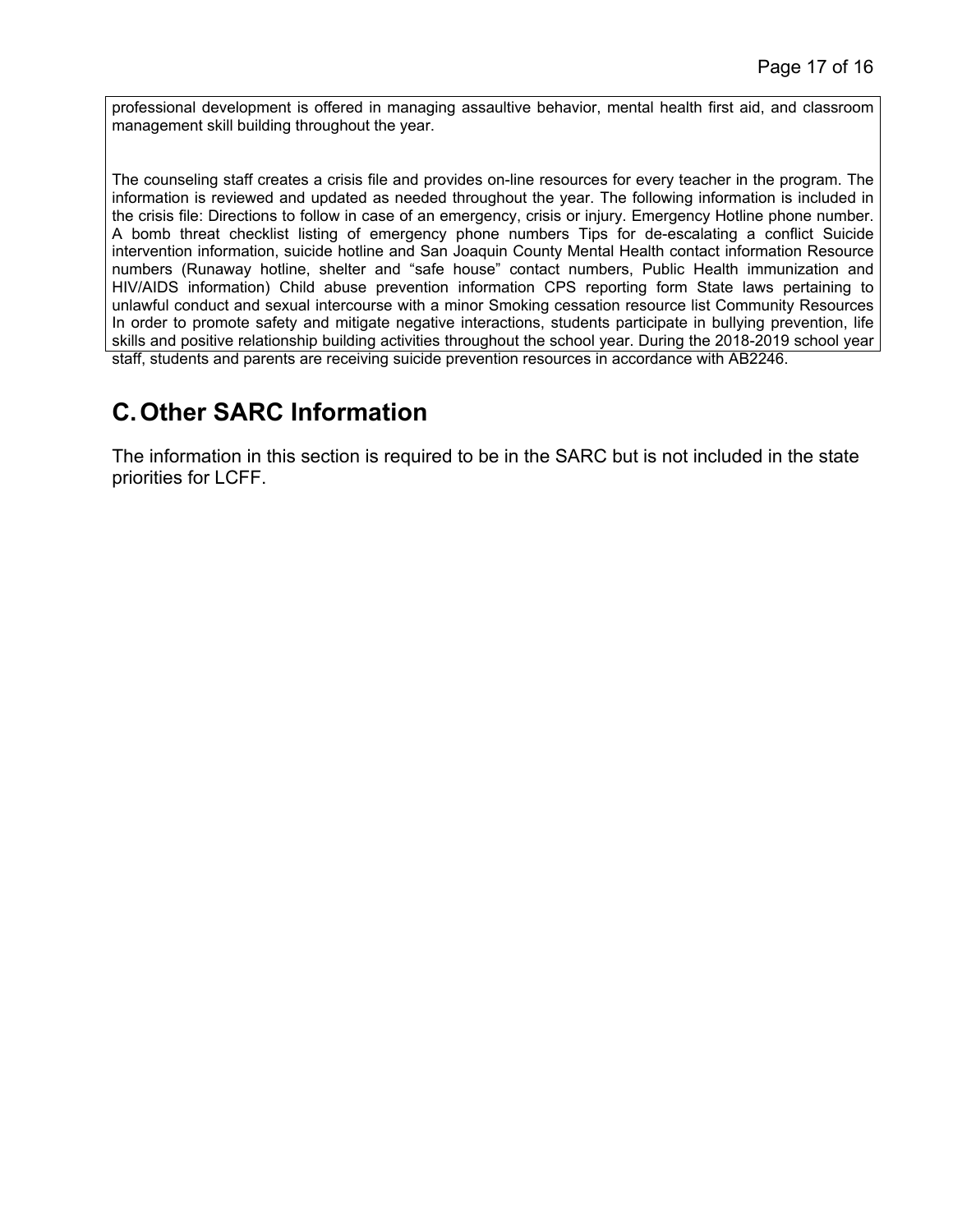| .                 |                                     |                                          |                                           |                                       |
|-------------------|-------------------------------------|------------------------------------------|-------------------------------------------|---------------------------------------|
| Grade<br>Level    | <b>Average Class</b><br><b>Size</b> | <b>Number</b><br>of Classes*<br>$1 - 20$ | <b>Number</b><br>of Classes*<br>$21 - 32$ | <b>Number</b><br>of Classes*<br>$33+$ |
| K                 | 25.0                                |                                          |                                           |                                       |
|                   | 26.0                                |                                          |                                           |                                       |
|                   | 25.0                                |                                          |                                           |                                       |
|                   | 26.0                                |                                          |                                           |                                       |
|                   | 26.0                                |                                          |                                           |                                       |
|                   | 22.0                                |                                          |                                           |                                       |
|                   | 21.0                                |                                          |                                           |                                       |
| Other*<br>$\star$ |                                     |                                          |                                           |                                       |

#### **Average Class Size and Class Size Distribution (Elementary) (School Year 2016–17)**

\*Number of classes indicates how many classes fall into each size category (a range of total students per class).

\*\* "Other" category is for multi-grade level classes.

# **Average Class Size and Class Size Distribution (Elementary) (School Year 2017–18)**

| Grade<br>Level    | <b>Average Class</b><br><b>Size</b> | <b>Number</b><br>of Classes*<br>$1 - 20$ | <b>Number</b><br>of Classes*<br>$21 - 32$ | <b>Number</b><br>of Classes*<br>$33+$ |
|-------------------|-------------------------------------|------------------------------------------|-------------------------------------------|---------------------------------------|
| K                 | 36.0                                |                                          |                                           |                                       |
|                   | 24.0                                |                                          |                                           |                                       |
|                   | 22.0                                |                                          |                                           |                                       |
|                   | 24.0                                |                                          |                                           |                                       |
|                   | 23.0                                |                                          |                                           |                                       |
|                   | 27.0                                |                                          |                                           |                                       |
|                   | 28.0                                |                                          |                                           |                                       |
| Other*<br>$\star$ |                                     |                                          |                                           |                                       |

\*Number of classes indicates how many classes fall into each size category (a range of total students per class).

\*\* "Other" category is for multi-grade level classes.

#### **Average Class Size and Class Size Distribution (Elementary) (School Year 2018–19)**

| Grade<br>Level    | <b>Average</b><br><b>Class</b><br><b>Size</b> | <b>Number of</b><br>Classes*<br>$1 - 20$ | <b>Number of</b><br>Classes*<br>$21 - 32$ | <b>Number of</b><br>Classes*<br>$33+$ |
|-------------------|-----------------------------------------------|------------------------------------------|-------------------------------------------|---------------------------------------|
| K                 | 37.0                                          |                                          |                                           |                                       |
|                   | 47.0                                          |                                          |                                           |                                       |
|                   | 36.0                                          |                                          |                                           |                                       |
|                   | 31.0                                          |                                          |                                           |                                       |
|                   | 23.0                                          |                                          |                                           |                                       |
|                   | 27.0                                          |                                          |                                           |                                       |
|                   | 26.0                                          |                                          |                                           |                                       |
| Other*<br>$\star$ |                                               |                                          |                                           |                                       |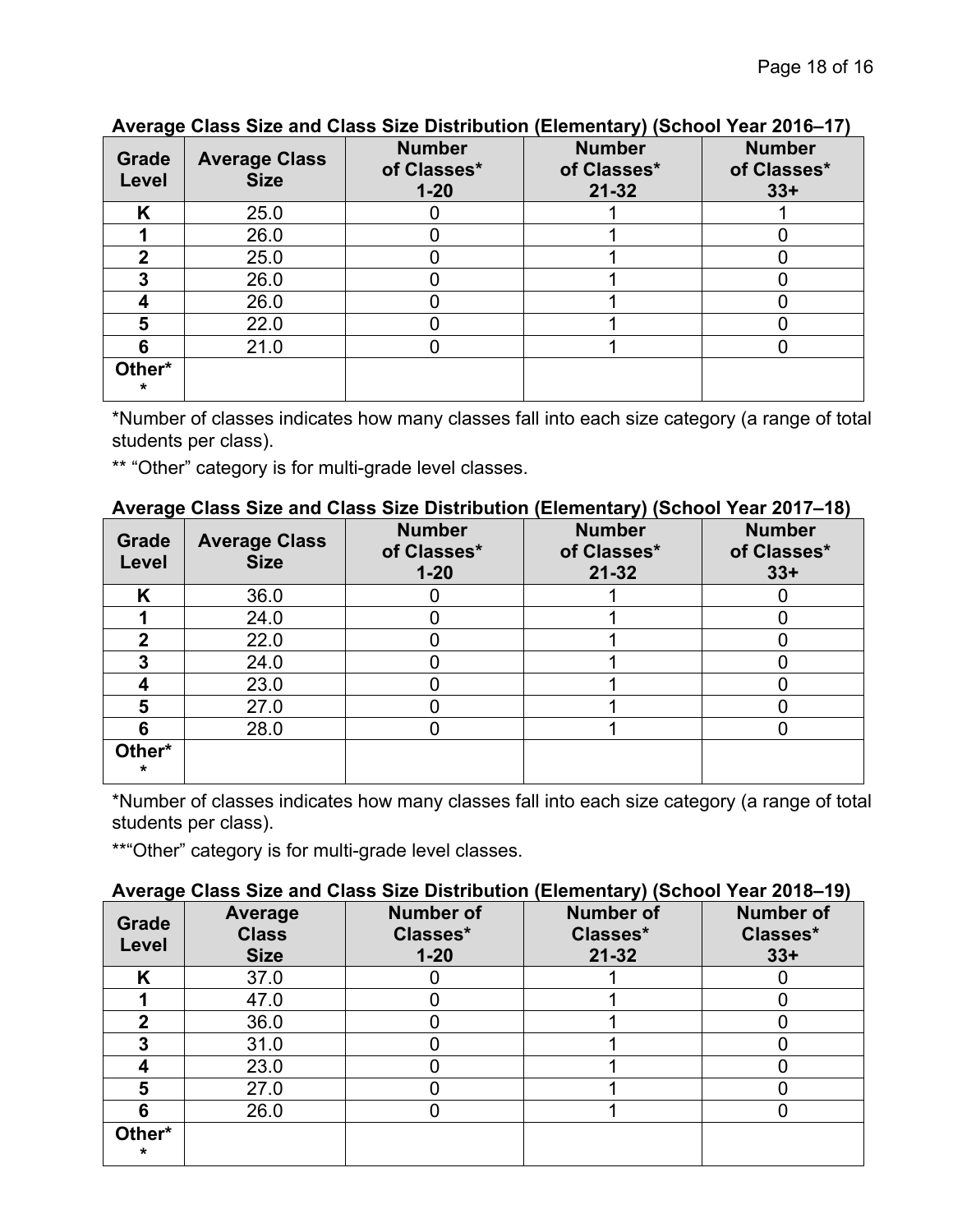\*Number of classes indicates how many classes fall into each size category (a range of total students per class).

\*\*"Other" category is for multi-grade level classes.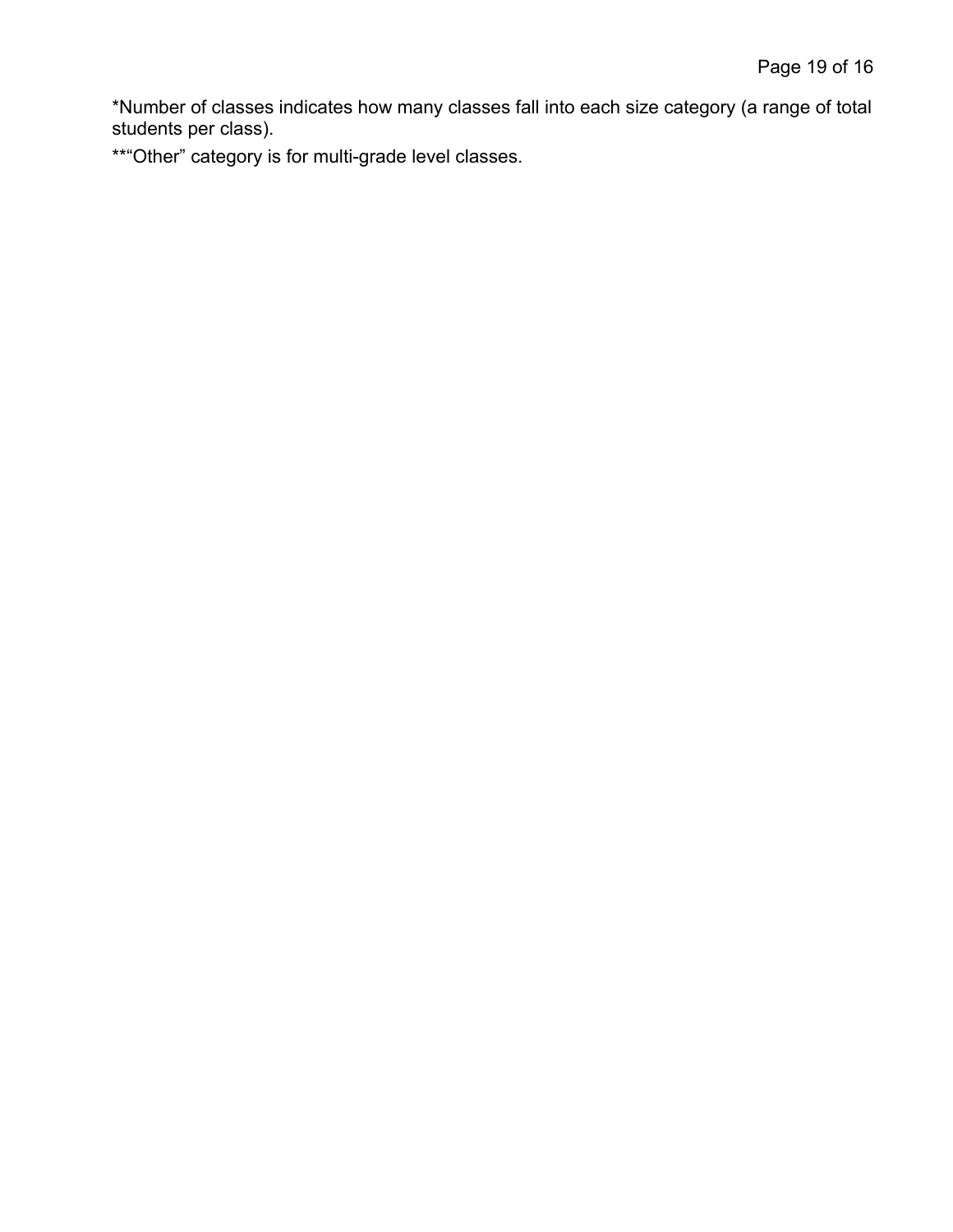| <b>Subject</b>     | Average<br><b>Class</b><br><b>Size</b> | <b>Number of</b><br>Classes*<br>$1 - 22$ | $\cdots$<br><b>Number of</b><br>Classes*<br>$23 - 32$ | <b>Number of</b><br>Classes*<br>$33+$ |
|--------------------|----------------------------------------|------------------------------------------|-------------------------------------------------------|---------------------------------------|
| <b>English</b>     | 78.0                                   |                                          |                                                       |                                       |
| <b>Mathematics</b> | 78.0                                   |                                          |                                                       |                                       |
| <b>Science</b>     | 78.0                                   |                                          |                                                       |                                       |
| <b>Social</b>      | 78.0                                   |                                          |                                                       |                                       |
| <b>Science</b>     |                                        |                                          |                                                       |                                       |

#### **Average Class Size and Class Size Distribution (Secondary) (School Year 2016–17)**

\*Number of classes indicates how many classrooms fall into each size category (a range of total students per classroom). At the secondary school level, this information is reported by subject area rather than grade level.

#### **Average Class Size and Class Size Distribution (Secondary) (School Year 2017–18)**

| <b>Subject</b>                  | Average<br><b>Class</b><br><b>Size</b> | <b>Number of</b><br>Classes*<br>$1 - 22$ | <b>Number of</b><br>Classes*<br>23-32 | <b>Number of</b><br>Classes*<br>$33+$ |
|---------------------------------|----------------------------------------|------------------------------------------|---------------------------------------|---------------------------------------|
| <b>English</b>                  | 88.0                                   |                                          |                                       |                                       |
| <b>Mathematics</b>              | 88.0                                   |                                          |                                       |                                       |
| <b>Science</b>                  | 88.0                                   |                                          |                                       |                                       |
| <b>Social</b><br><b>Science</b> | 88.0                                   |                                          |                                       |                                       |

\*Number of classes indicates how many classrooms fall into each size category (a range of total students per classroom). At the secondary school level, this information is reported by subject area rather than grade level.

#### **Average Class Size and Class Size Distribution (Secondary) (School Year 2018–19)**

| <b>Subject</b>     | Average<br><b>Class</b><br><b>Size</b> | <b>Number of</b><br>Classes*<br>$1 - 22$ | <b>Number of</b><br>Classes*<br>$23 - 32$ | <b>Number of</b><br>Classes*<br>$33+$ |  |
|--------------------|----------------------------------------|------------------------------------------|-------------------------------------------|---------------------------------------|--|
| <b>English</b>     | 93.0                                   |                                          |                                           |                                       |  |
| <b>Mathematics</b> | 93.0                                   |                                          |                                           |                                       |  |
| <b>Science</b>     | 93.0                                   |                                          |                                           |                                       |  |
| <b>Social</b>      | 93.0                                   |                                          |                                           |                                       |  |
| <b>Science</b>     |                                        |                                          |                                           |                                       |  |

\*Number of classes indicates how many classrooms fall into each size category (a range of total students per classroom). At the secondary school level, this information is reported by subject area rather than grade level.

#### **Ratio of Academic Counselors to Pupils (School Year 2018–19)**

| <b>Title</b>                | <b>Ratio</b> |
|-----------------------------|--------------|
| <b>Academic Counselors*</b> |              |

\*One Full Time Equivalent (FTE) equals one staff member working full time; one FTE could also represent two staff members who each work 50 percent of full time.

#### **Student Support Services Staff (School Year 2018–19)**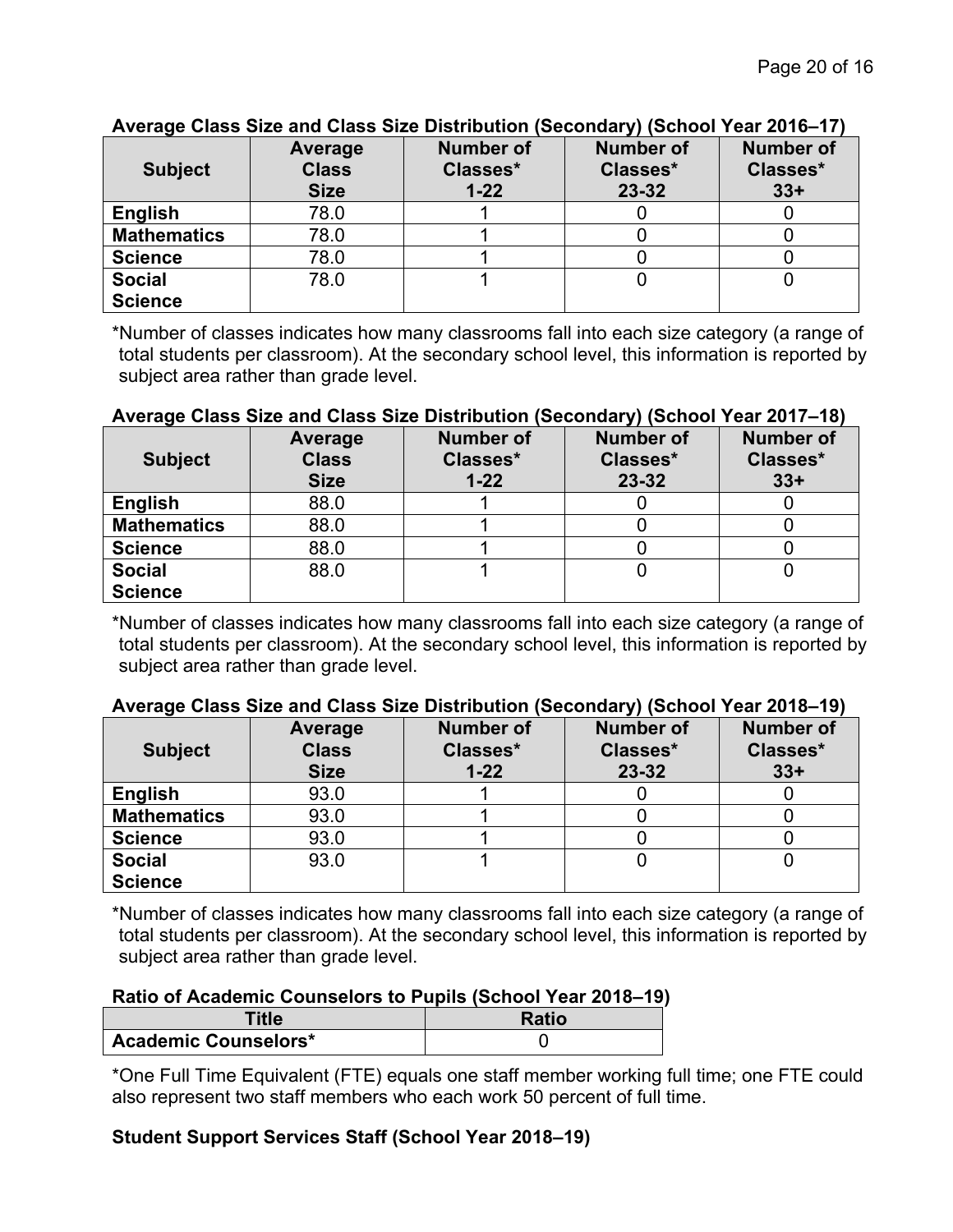| <b>Title</b>                                                         | Number of FTE*<br><b>Assigned to</b><br><b>School</b> |
|----------------------------------------------------------------------|-------------------------------------------------------|
| <b>Counselor (Academic, Social/Behavioral or Career Development)</b> |                                                       |
| Library Media Teacher (Librarian)                                    |                                                       |
| <b>Library Media Services Staff (Paraprofessional)</b>               |                                                       |
| <b>Psychologist</b>                                                  |                                                       |
| <b>Social Worker</b>                                                 |                                                       |
| <b>Nurse</b>                                                         |                                                       |
| <b>Speech/Language/Hearing Specialist</b>                            |                                                       |
| <b>Resource Specialist (non-teaching)</b>                            |                                                       |
| <b>Other</b>                                                         |                                                       |

\*One Full Time Equivalent (FTE) equals one staff member working full time; one FTE could also represent two staff members who each work 50 percent of full time.

#### **Expenditures Per Pupil and School Site Teacher Salaries (Fiscal Year 2017–18)**

|                                 | <b>Total</b>       | <b>Expenditure</b> | <b>Expenditures</b> | Average       |
|---------------------------------|--------------------|--------------------|---------------------|---------------|
| Level                           | <b>Expenditure</b> | S                  | <b>Per Pupil</b>    | Teacher       |
|                                 | S                  | <b>Per Pupil</b>   | (Unrestricted       | <b>Salary</b> |
|                                 | <b>Per Pupil</b>   | (Restricted)       |                     |               |
| <b>School Site</b>              | \$9543.0           | \$2245.0           | \$7298.0            | \$35983.0     |
| <b>District</b>                 | N/A                | N/A                | <b>DPL</b>          | DPC           |
| <b>Percent Difference -</b>     | N/A                | N/A                | <b>DPL</b>          | <b>DPL</b>    |
| <b>School Site and District</b> |                    |                    |                     |               |
| <b>State</b>                    | N/A                | N/A                | \$7125.0            | \$80764.0     |
| <b>Percent Difference -</b>     | N/A                | N/A                |                     |               |
| <b>School Site and State</b>    |                    |                    |                     |               |

Note: Cells with N/A values do not require data.

#### **Types of Services Funded (Fiscal Year 2018–19)**

The LEA provides programs and supplemental educational services based on student's needs.